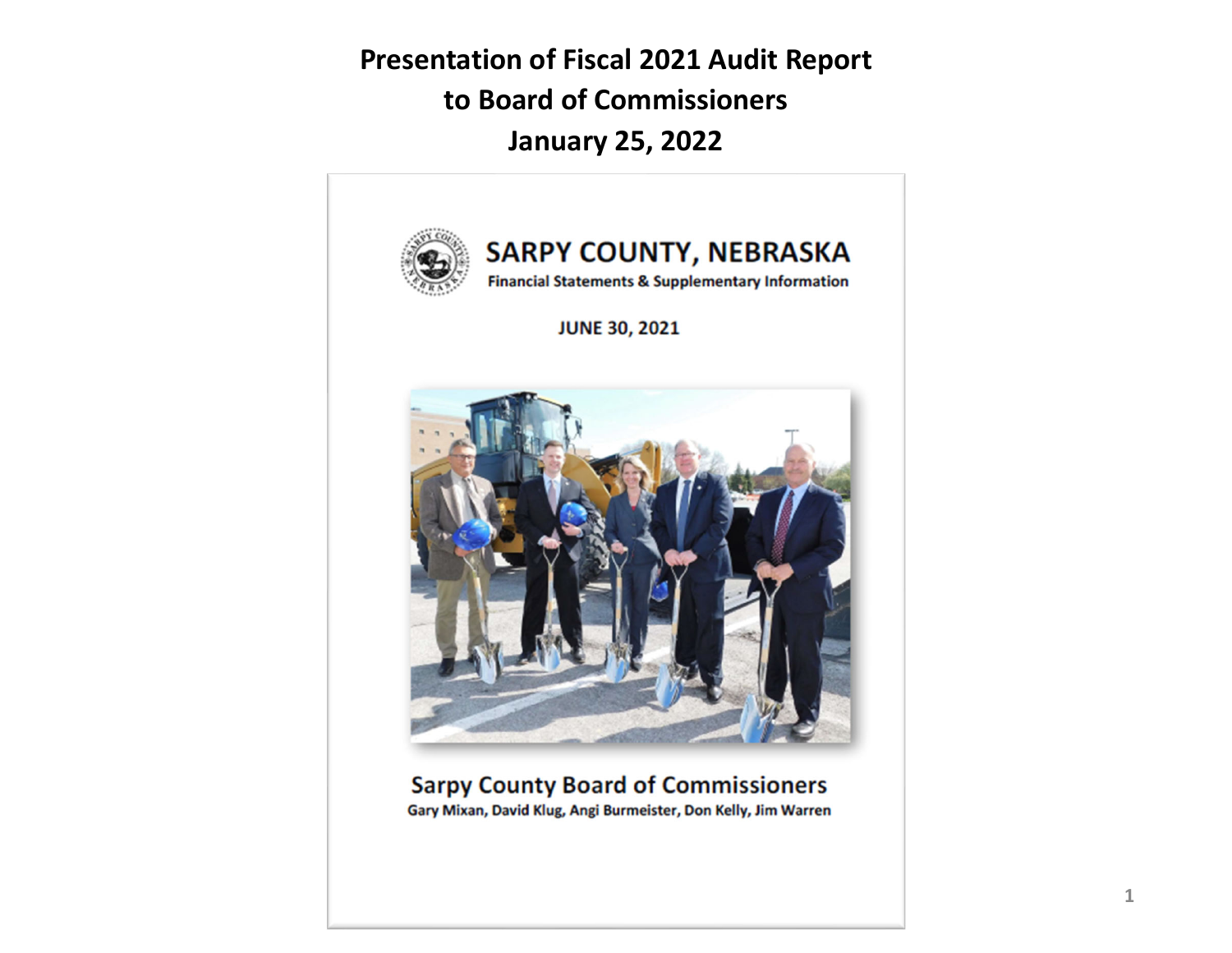

| Independent Auditors Report                                                                                                                                                    | $1 - 3$   |
|--------------------------------------------------------------------------------------------------------------------------------------------------------------------------------|-----------|
| <b>Management Discussion &amp; Analysis</b>                                                                                                                                    | $4 - 15$  |
| Government-wide Financial Statements [full accrual]<br><b>Statement of Net Position</b><br><b>Statement of Activities</b><br>$\bullet$                                         | $16 - 17$ |
| <b>Fund Financial Statements</b><br><b>Government Funds [modified accrual]</b><br>Proprietary Funds [full accrual]<br>$\bullet$<br>Fiduciary Funds [full accrual]<br>$\bullet$ | $18 - 23$ |
| <b>Notes to Financial Statements</b>                                                                                                                                           | $24 - 47$ |
| <b>Required Supplemental Information</b>                                                                                                                                       | $48 - 53$ |
| <b>Other Supplementary Information</b>                                                                                                                                         | $54 - 59$ |
| Independent Auditor's Report on Internal Control, Compliance & Findings                                                                                                        | $60 - 67$ |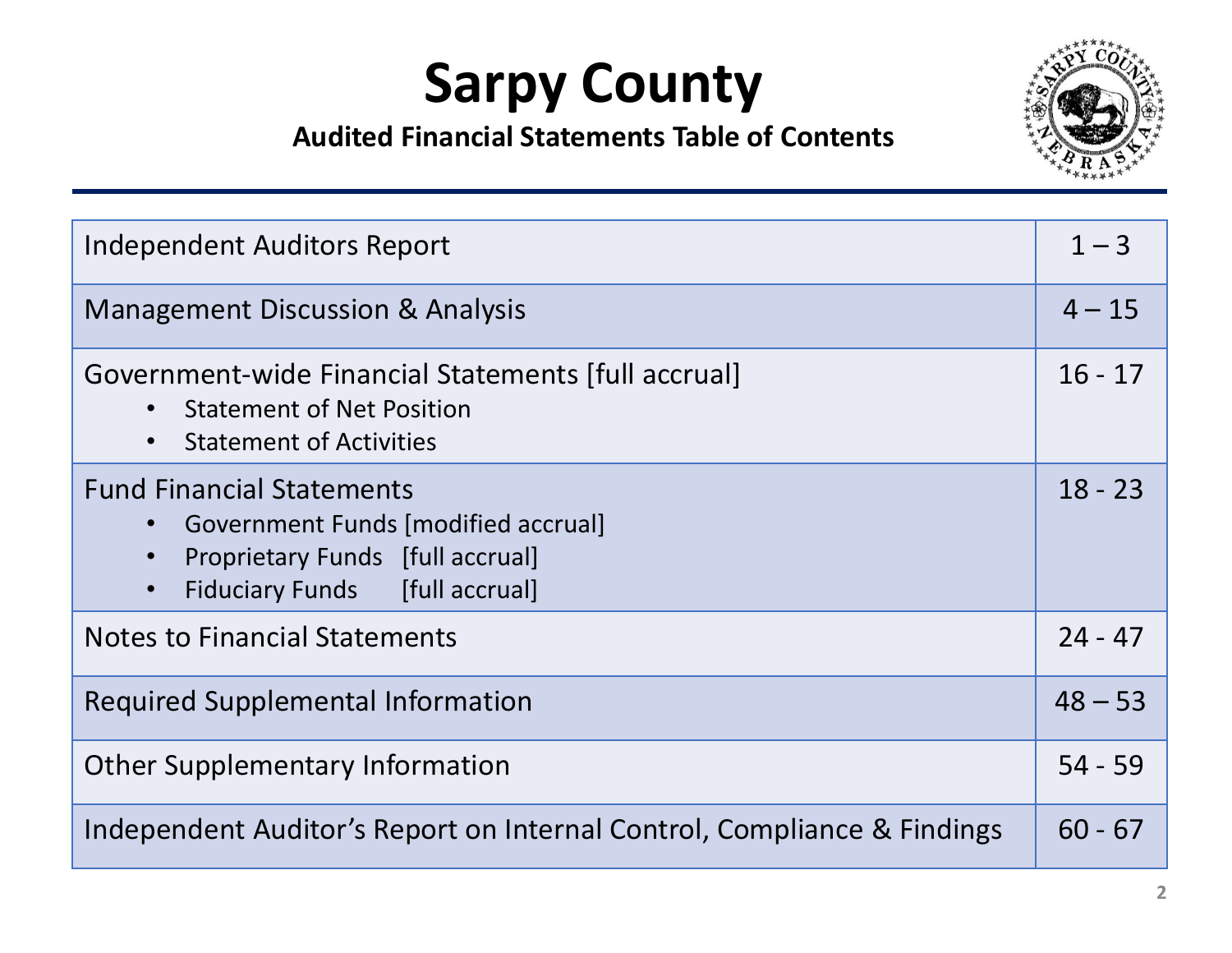

| Independent Auditors Report                                                                                                                                                    | $1 - 3$   |
|--------------------------------------------------------------------------------------------------------------------------------------------------------------------------------|-----------|
| <b>Management Discussion &amp; Analysis</b>                                                                                                                                    | $4 - 15$  |
| Government-wide Financial Statements [full accrual]<br><b>Statement of Net Position</b><br><b>Statement of Activities</b><br>$\bullet$                                         | $16 - 17$ |
| <b>Fund Financial Statements</b><br>Government Funds [modified accrual]<br>Proprietary Funds [full accrual]<br>$\bullet$<br><b>Fiduciary Funds</b> [full accrual]<br>$\bullet$ | $18 - 23$ |
| <b>Notes to Financial Statements</b>                                                                                                                                           | $24 - 47$ |
| <b>Required Supplemental Information</b>                                                                                                                                       | $48 - 53$ |
| <b>Other Supplementary Information</b>                                                                                                                                         | $54 - 59$ |
| Independent Auditor's Report on Internal Control, Compliance & Findings                                                                                                        | $60 - 67$ |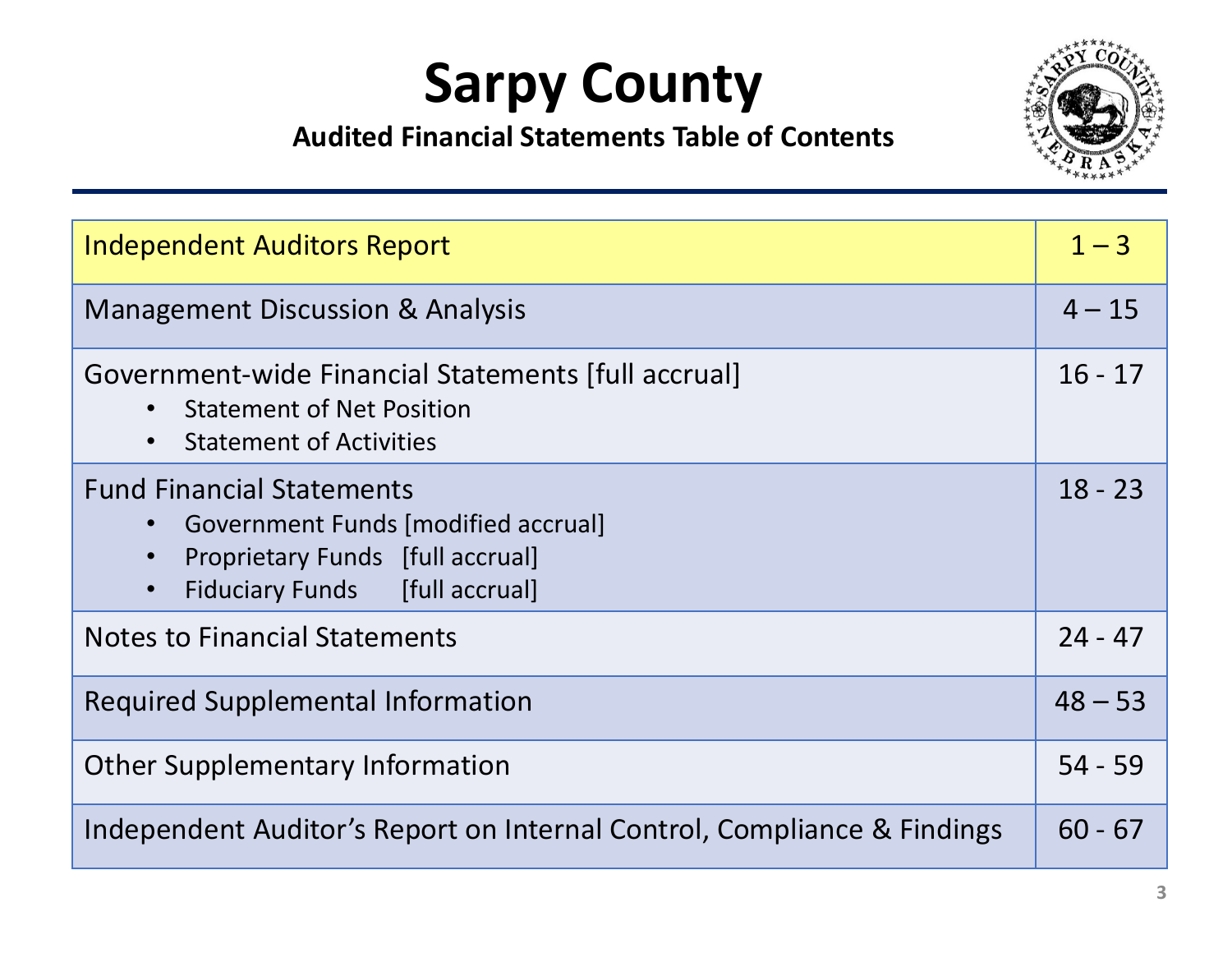**Independent Auditor's Report**



- $\bullet$ Unmodified opinion
- $\bullet$  "In our opinion, the financial statements…**present fairly, in all material respects, the respective financial position…"**
- •Ideal finding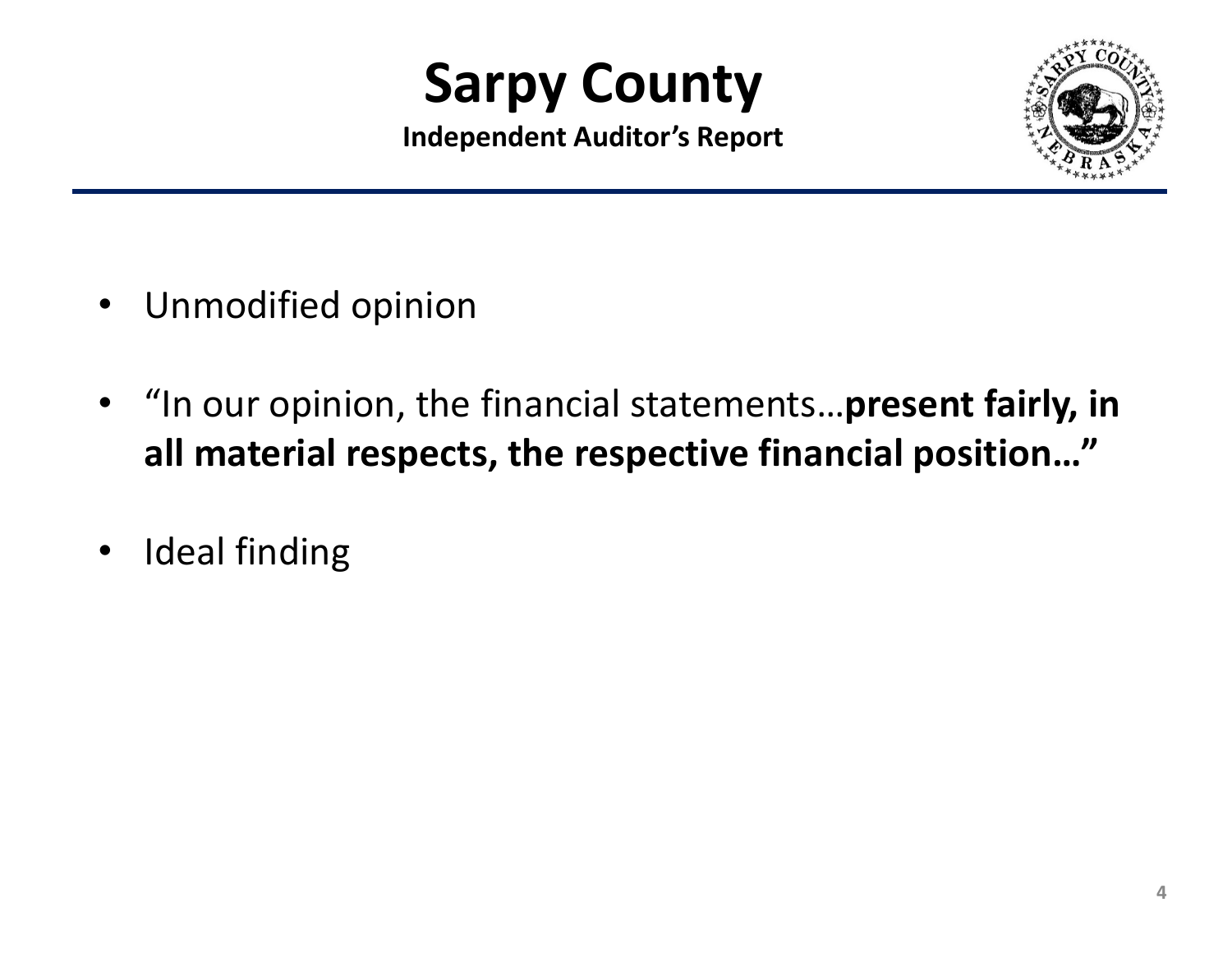

| <b>Independent Auditors Report</b>                                                                                                                                      | $1 - 3$   |
|-------------------------------------------------------------------------------------------------------------------------------------------------------------------------|-----------|
| <b>Management Discussion &amp; Analysis</b>                                                                                                                             | $4 - 15$  |
| Government-wide Financial Statements [full accrual]<br><b>Statement of Net Position</b><br><b>Statement of Activities</b><br>$\bullet$                                  | $16 - 17$ |
| <b>Fund Financial Statements</b><br>Government Funds [modified accrual]<br>Proprietary Funds [full accrual]<br>$\bullet$<br>Fiduciary Funds [full accrual]<br>$\bullet$ | $18 - 23$ |
| <b>Notes to Financial Statements</b>                                                                                                                                    | $24 - 47$ |
| <b>Required Supplemental Information</b>                                                                                                                                | $48 - 53$ |
| <b>Other Supplementary Information</b>                                                                                                                                  | $54 - 59$ |
| Independent Auditor's Report on Internal Control, Compliance & Findings                                                                                                 | $60 - 67$ |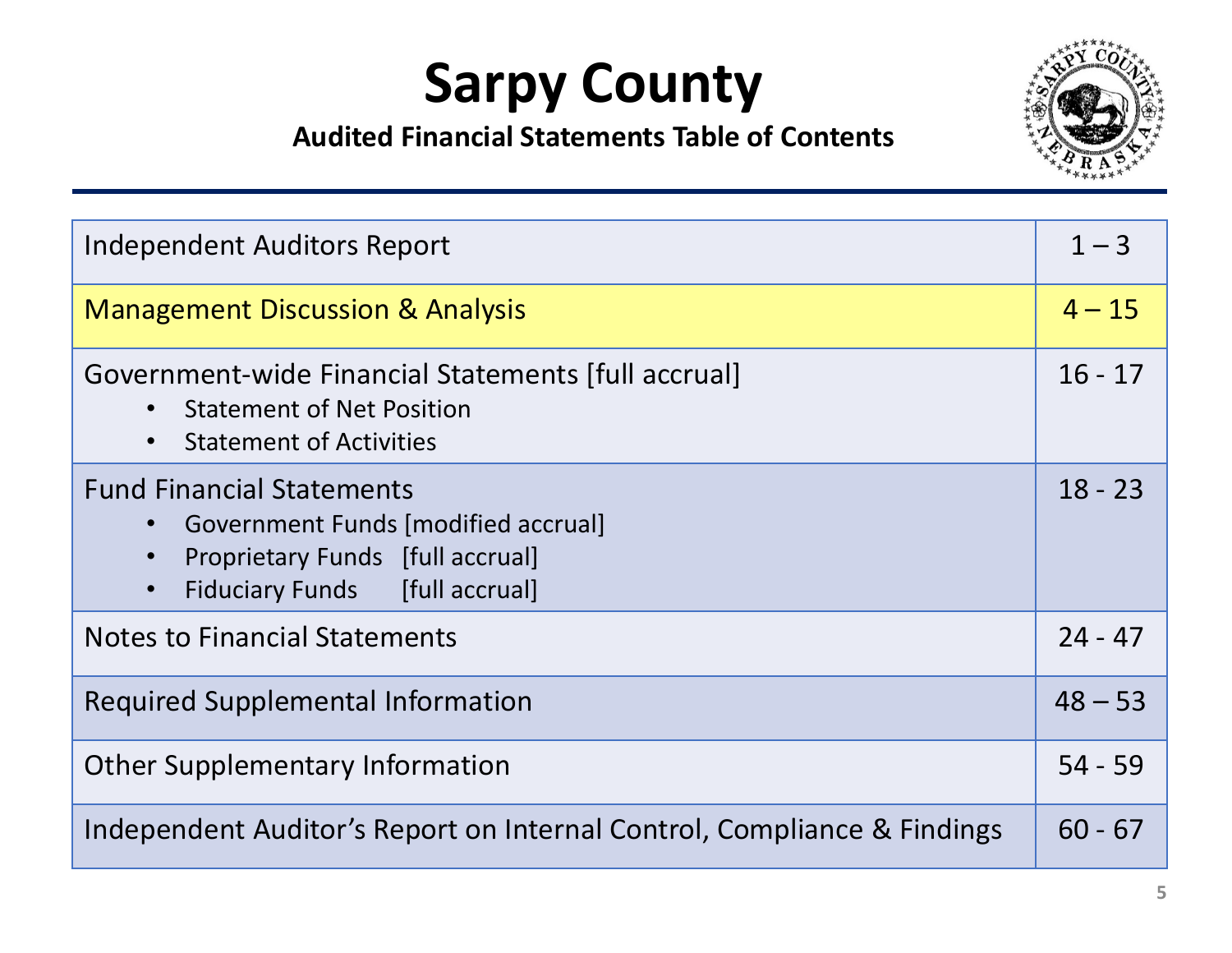

| Independent Auditors Report                                                                                                                                             | $1 - 3$   |
|-------------------------------------------------------------------------------------------------------------------------------------------------------------------------|-----------|
| <b>Management Discussion &amp; Analysis</b>                                                                                                                             | $4 - 15$  |
| Government-wide Financial Statements [full accrual]<br><b>Statement of Net Position</b><br><b>Statement of Activities</b><br>$\bullet$                                  | $16 - 17$ |
| <b>Fund Financial Statements</b><br>Government Funds [modified accrual]<br>Proprietary Funds [full accrual]<br>$\bullet$<br>Fiduciary Funds [full accrual]<br>$\bullet$ | $18 - 23$ |
| <b>Notes to Financial Statements</b>                                                                                                                                    | $24 - 47$ |
| <b>Required Supplemental Information</b>                                                                                                                                | $48 - 53$ |
| <b>Other Supplementary Information</b>                                                                                                                                  | $54 - 59$ |
| Independent Auditor's Report on Internal Control, Compliance & Findings                                                                                                 | $60 - 67$ |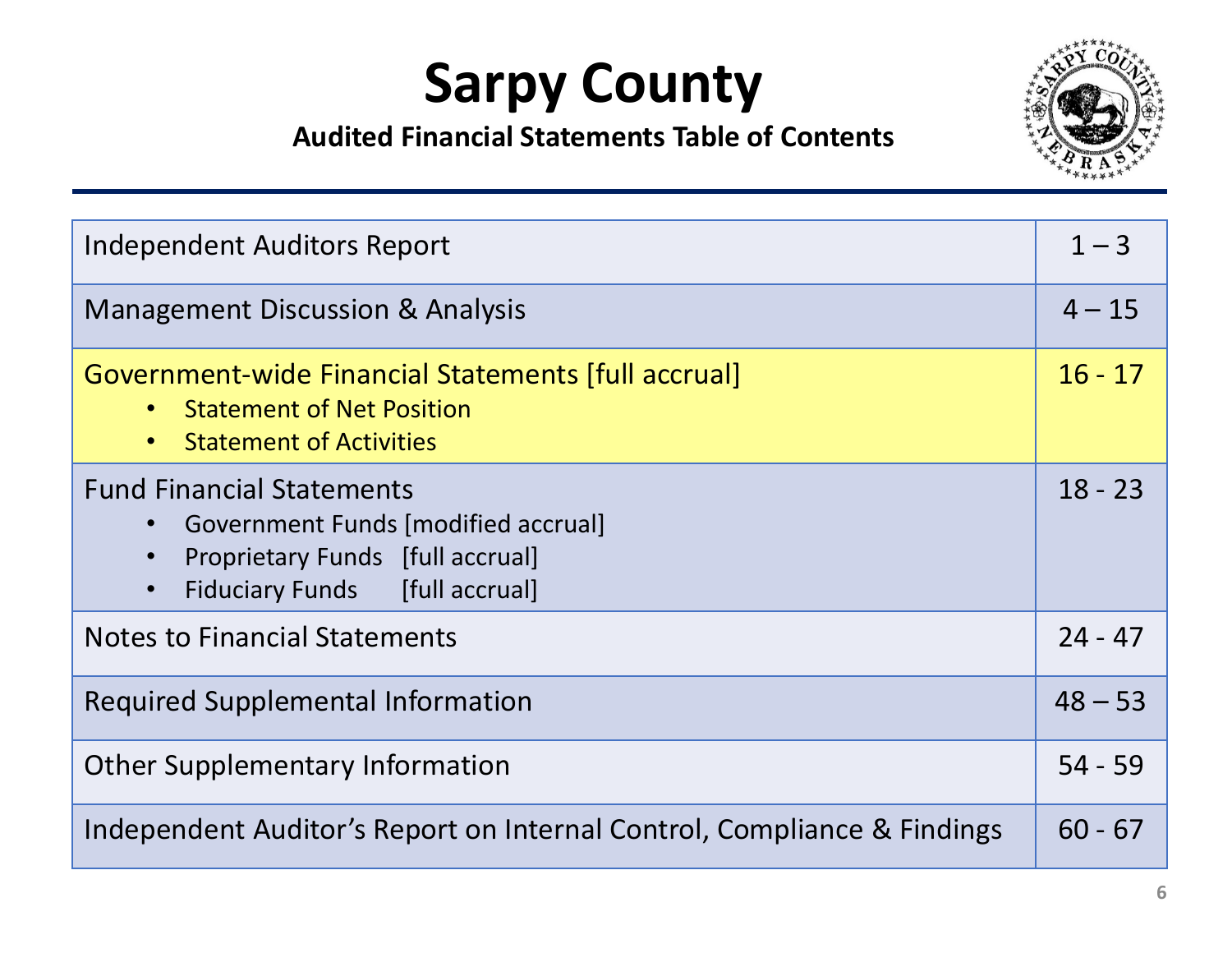#### **Summary Statement of Net Position [\$ in Millions]**



| <b>ASSETS</b> |                                             | 2021    | 2020    | <b>Change</b> |
|---------------|---------------------------------------------|---------|---------|---------------|
|               | <b>Cash &amp; Investments</b>               | \$139.4 | \$115.1 | \$24.3        |
|               | Receivables                                 | 27.9    | 30.2    |               |
|               | Capital Assets (net of depreciation)        | 221.6   | 193.0   | \$28.6        |
|               | Pension & OPEB                              | 15.3    | 13.3    |               |
|               | Other                                       | 2.5     | 2.5     |               |
|               | <b>TOTAL ASSETS</b>                         | \$406.7 | \$354.1 | \$52.6        |
|               |                                             |         |         |               |
|               | <b>LIABILITIES</b>                          |         |         |               |
|               | Payables                                    | \$16.3  | \$61.0  | \$ (44.7)     |
|               | <b>Accrued Liabilities</b>                  | 19.8    | 19.4    |               |
|               | <b>Bonds &amp; Notes Payable</b>            | 88.5    | 34.6    | 53.9          |
|               | Deferred Revenue/inflows                    | 29.3    | 10.0    | 19.3          |
|               | <b>TOTAL LIABILITIES</b>                    | 153.9   | 125.0   |               |
|               | <b>NET POSITION</b>                         | 252.8   | 229.1   | 23.7          |
|               | <b>TOTAL LIABILITIES &amp; NET POSITION</b> | \$406.7 | \$354.1 | \$52.6        |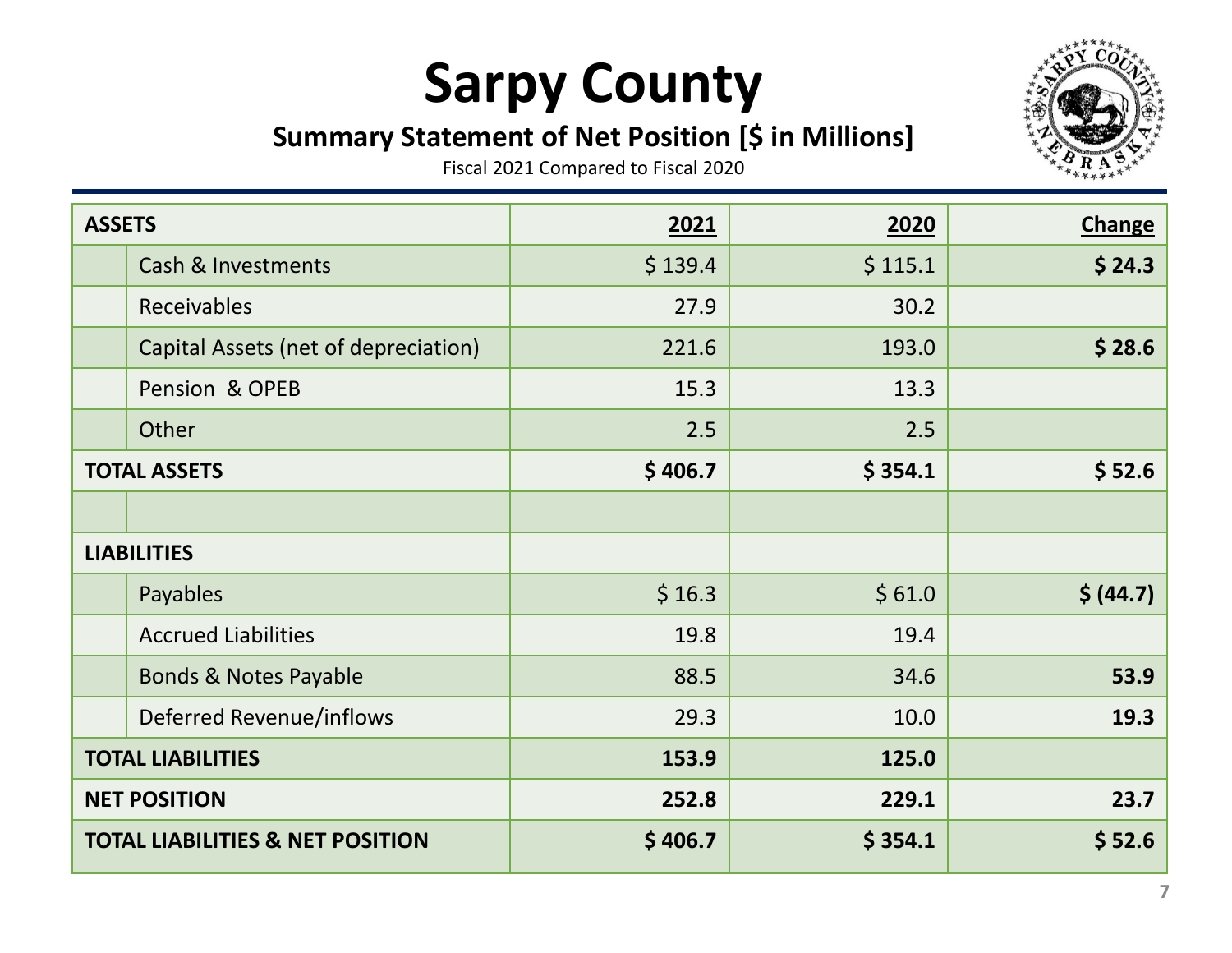#### **Summary Statement of Net Position [\$ in Millions]**



| <b>ASSETS</b> |                                             | 2021    | 2020    | <b>Change</b> |
|---------------|---------------------------------------------|---------|---------|---------------|
|               | <b>Cash &amp; Investments</b>               | \$139.4 | \$115.1 | \$24.3        |
|               | <b>Receivables</b>                          | 27.9    | 30.2    |               |
|               | Capital Assets (net of depreciation)        | 221.6   | 193.0   | \$28.6        |
|               | Pension & OPEB                              | 15.3    | 13.3    |               |
|               | Other                                       | 2.5     | 2.5     |               |
|               | <b>TOTAL ASSETS</b>                         | \$406.7 | \$354.1 | \$52.6        |
|               |                                             |         |         |               |
|               | <b>LIABILITIES</b>                          |         |         |               |
|               | Payables                                    | \$16.3  | \$61.0  | \$ (44.7)     |
|               | <b>Accrued Liabilities</b>                  | 19.8    | 19.4    |               |
|               | <b>Bonds &amp; Notes Payable</b>            | 88.5    | 34.6    | 53.9          |
|               | Deferred Revenue/inflows                    | 29.3    | 10.0    | 19.3          |
|               | <b>TOTAL LIABILITIES</b>                    | 153.9   | 125.0   |               |
|               | <b>NET POSITION</b>                         | 252.8   | 229.1   | 23.7          |
|               | <b>TOTAL LIABILITIES &amp; NET POSITION</b> | \$406.7 | \$354.1 | \$52.6        |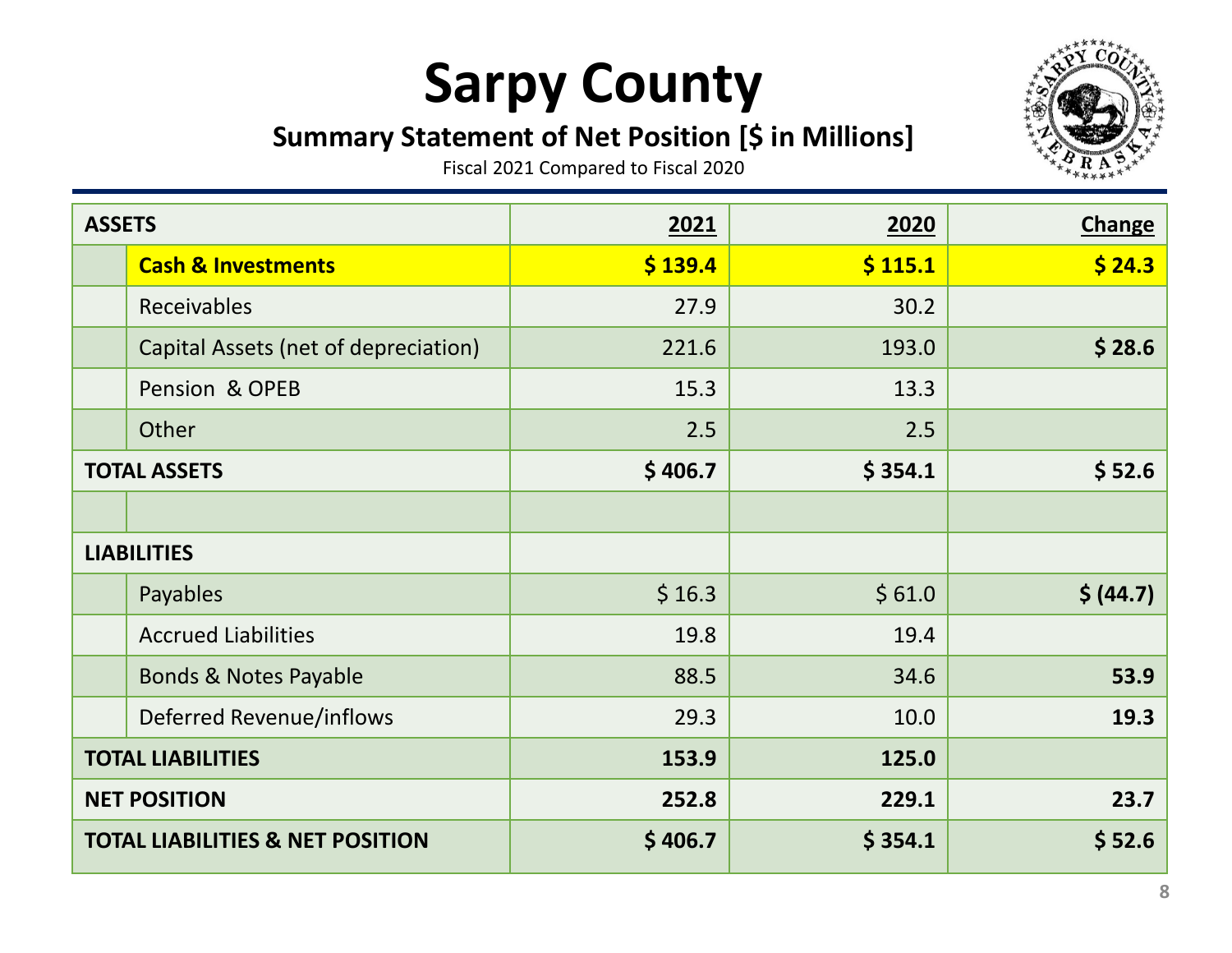#### **Cash & Investments [\$ in Millions]**

Fiscal 2017 to Fiscal 2021



\$ in Millions in Millions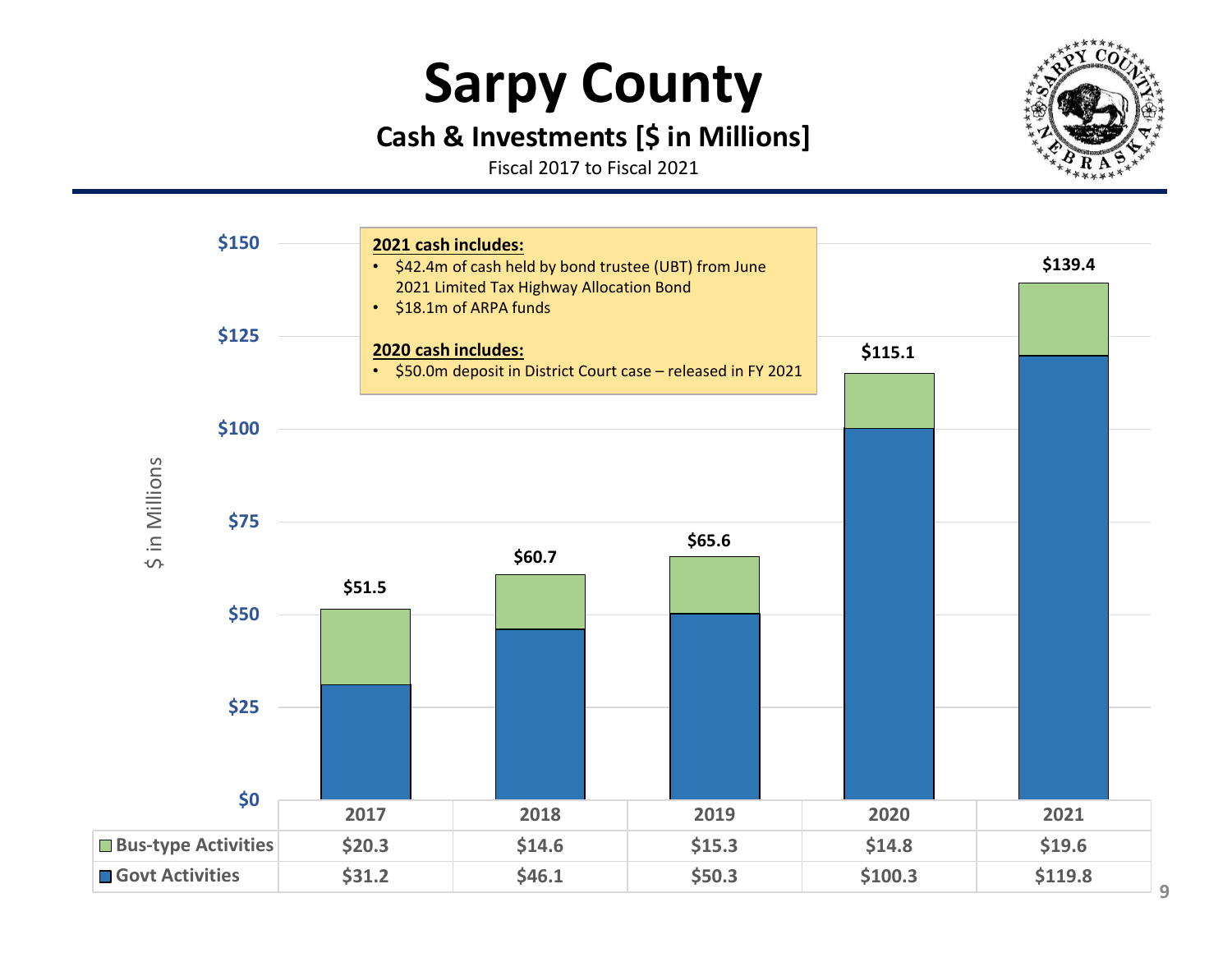#### **Summary Statement of Net Position [\$ in Millions]**



| <b>ASSETS</b> |                                             | 2021    | 2020         | <b>Change</b> |
|---------------|---------------------------------------------|---------|--------------|---------------|
|               | <b>Cash &amp; Investments</b>               | \$139.4 | \$115.1      | \$24.3        |
|               | Receivables                                 | 27.9    | 30.2         |               |
|               | <b>Capital Assets (net of depreciation)</b> | 221.6   | <b>193.0</b> | \$28.6        |
|               | Pension & OPEB                              | 15.3    | 13.3         |               |
|               | Other                                       | 2.5     | 2.5          |               |
|               | <b>TOTAL ASSETS</b>                         | \$406.7 | \$354.1      | \$52.6        |
|               |                                             |         |              |               |
|               | <b>LIABILITIES</b>                          |         |              |               |
|               | Payables                                    | \$16.3  | \$61.0       | \$ (44.7)     |
|               | <b>Accrued Liabilities</b>                  | 19.8    | 19.4         |               |
|               | <b>Bonds &amp; Notes Payable</b>            | 88.5    | 34.6         | 53.9          |
|               | <b>Deferred Revenue/inflows</b>             | 29.3    | 10.0         | 19.3          |
|               | <b>TOTAL LIABILITIES</b>                    | 153.9   | 125.0        |               |
|               | <b>NET POSITION</b>                         | 252.8   | 229.1        | 23.7          |
|               | <b>TOTAL LIABILITIES &amp; NET POSITION</b> | \$406.7 | \$354.1      | \$52.6        |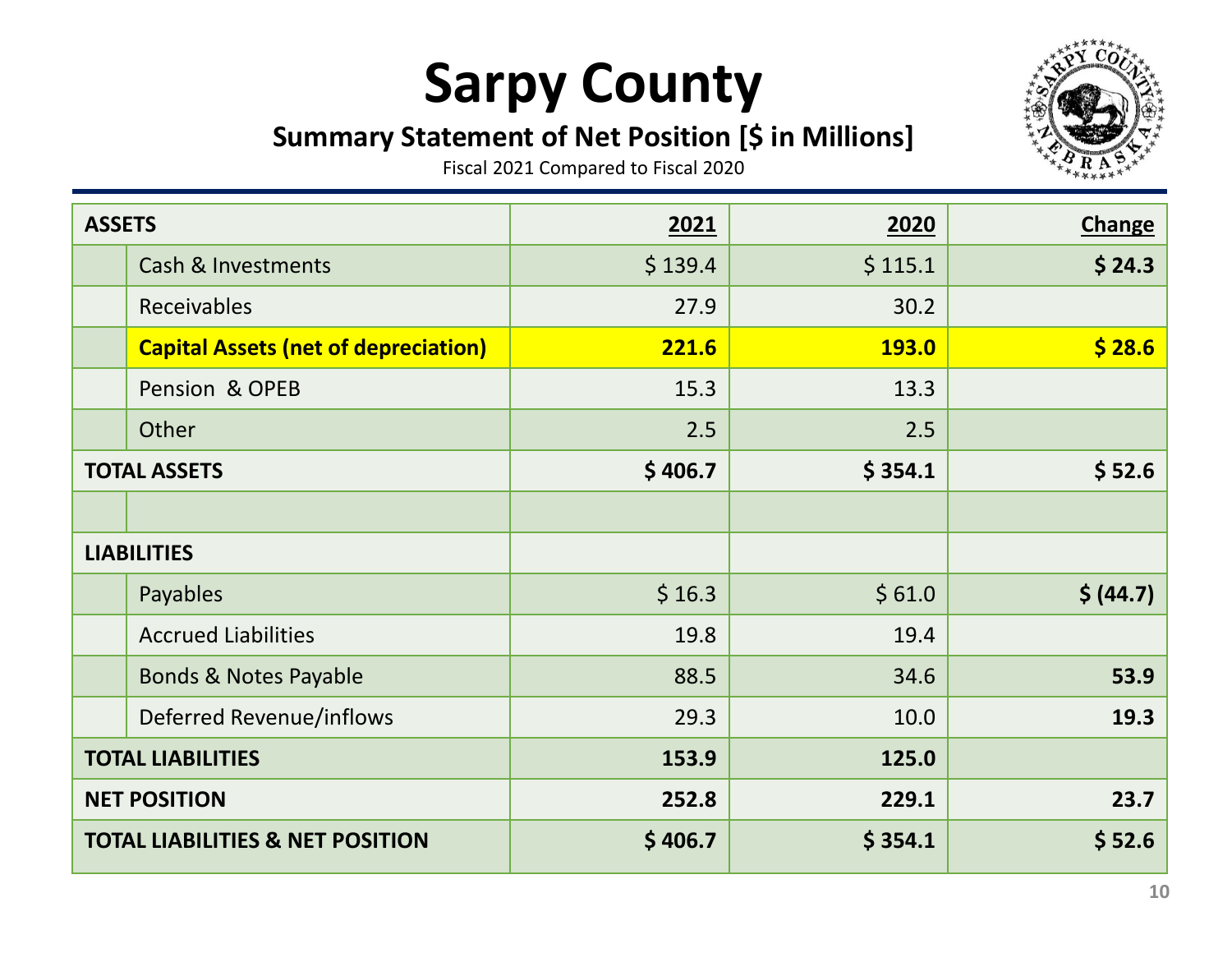#### **Summary Statement of Net Position [\$ in Millions]**



| <b>ASSETS</b>      |                                             | 2021    | 2020    | <b>Change</b> |
|--------------------|---------------------------------------------|---------|---------|---------------|
|                    | <b>Cash &amp; Investments</b>               | \$139.4 | \$115.1 | \$24.3        |
|                    | Receivables                                 | 27.9    | 30.2    |               |
|                    | Capital Assets (net of depreciation)        | 221.6   | 193.0   | \$28.6        |
|                    | Pension & OPEB                              | 15.3    | 13.3    |               |
|                    | Other                                       | 2.5     | 2.5     |               |
|                    | <b>TOTAL ASSETS</b>                         | \$406.7 | \$354.1 | \$52.6        |
|                    |                                             |         |         |               |
| <b>LIABILITIES</b> |                                             |         |         |               |
|                    | Payables                                    | \$16.3  | \$61.0  | \$ (44.7)     |
|                    | <b>Accrued Liabilities</b>                  | 19.8    | 19.4    |               |
|                    | <b>Bonds &amp; Notes Payable</b>            | 88.5    | 34.6    | 53.9          |
|                    | Deferred Revenue/inflows                    | 29.3    | 10.0    | 19.3          |
|                    | <b>TOTAL LIABILITIES</b>                    | 153.9   | 125.0   |               |
|                    | <b>NET POSITION</b>                         | 252.8   | 229.1   | 23.7          |
|                    | <b>TOTAL LIABILITIES &amp; NET POSITION</b> | \$406.7 | \$354.1 | \$52.6        |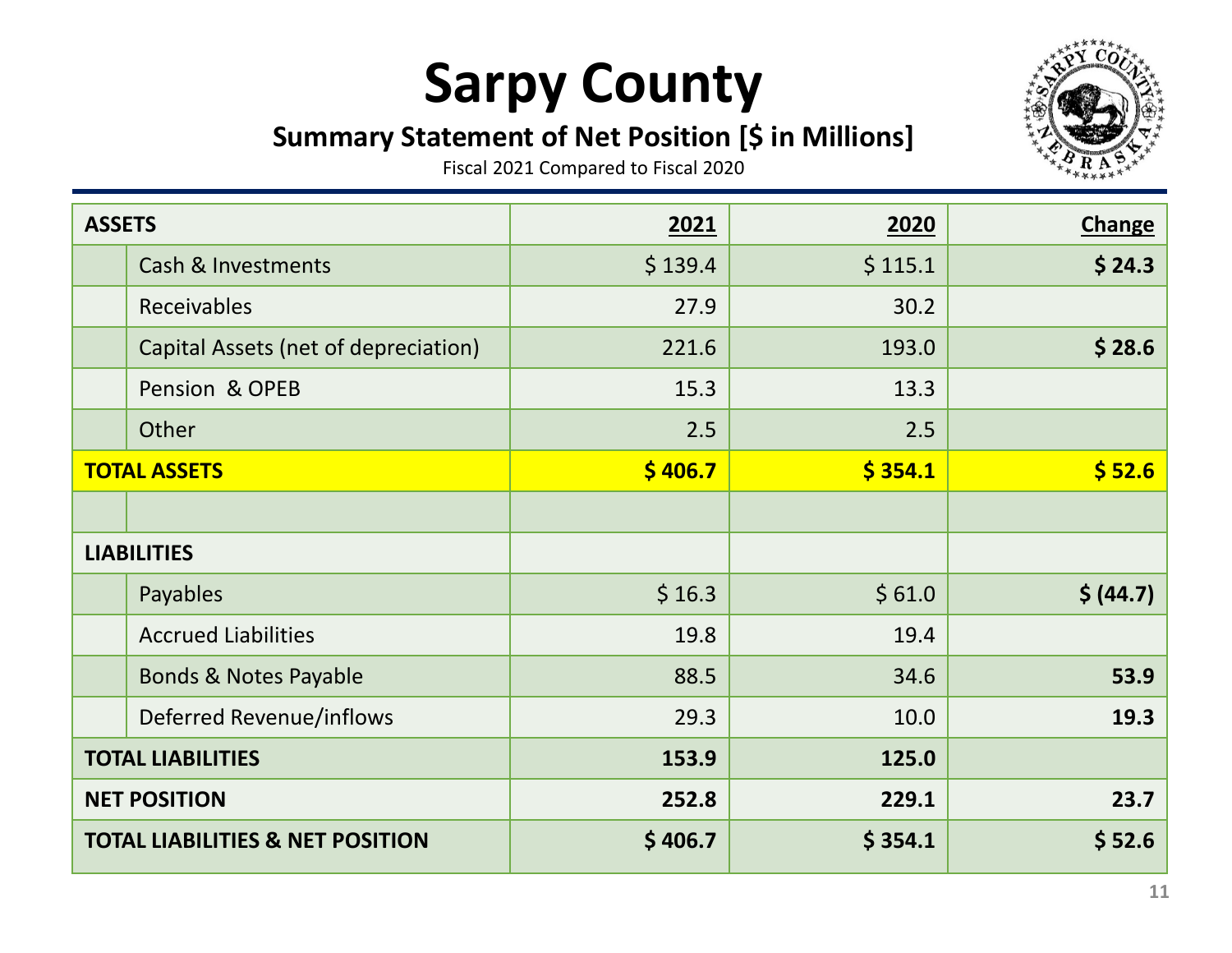#### **Summary Statement of Net Position [\$ in Millions]**



| <b>ASSETS</b>      |                                             | 2021    | 2020    | <b>Change</b> |
|--------------------|---------------------------------------------|---------|---------|---------------|
|                    | <b>Cash &amp; Investments</b>               | \$139.4 | \$115.1 | \$24.3        |
|                    | Receivables                                 | 27.9    | 30.2    |               |
|                    | Capital Assets (net of depreciation)        | 221.6   | 193.0   | \$28.6        |
|                    | Pension & OPEB                              | 15.3    | 13.3    |               |
|                    | Other                                       | 2.5     | 2.5     |               |
|                    | <b>TOTAL ASSETS</b>                         | \$406.7 | \$354.1 | \$52.6        |
|                    |                                             |         |         |               |
| <b>LIABILITIES</b> |                                             |         |         |               |
|                    | <b>Payables</b>                             | \$16.3  | \$61.0  | \$ (44.7)     |
|                    | <b>Accrued Liabilities</b>                  | 19.8    | 19.4    |               |
|                    | <b>Bonds &amp; Notes Payable</b>            | 88.5    | 34.6    | 53.9          |
|                    | Deferred Revenue/inflows                    | 29.3    | 10.0    | 19.3          |
|                    | <b>TOTAL LIABILITIES</b>                    | 153.9   | 125.0   |               |
|                    | <b>NET POSITION</b>                         | 252.8   | 229.1   | 23.7          |
|                    | <b>TOTAL LIABILITIES &amp; NET POSITION</b> | \$406.7 | \$354.1 | \$52.6        |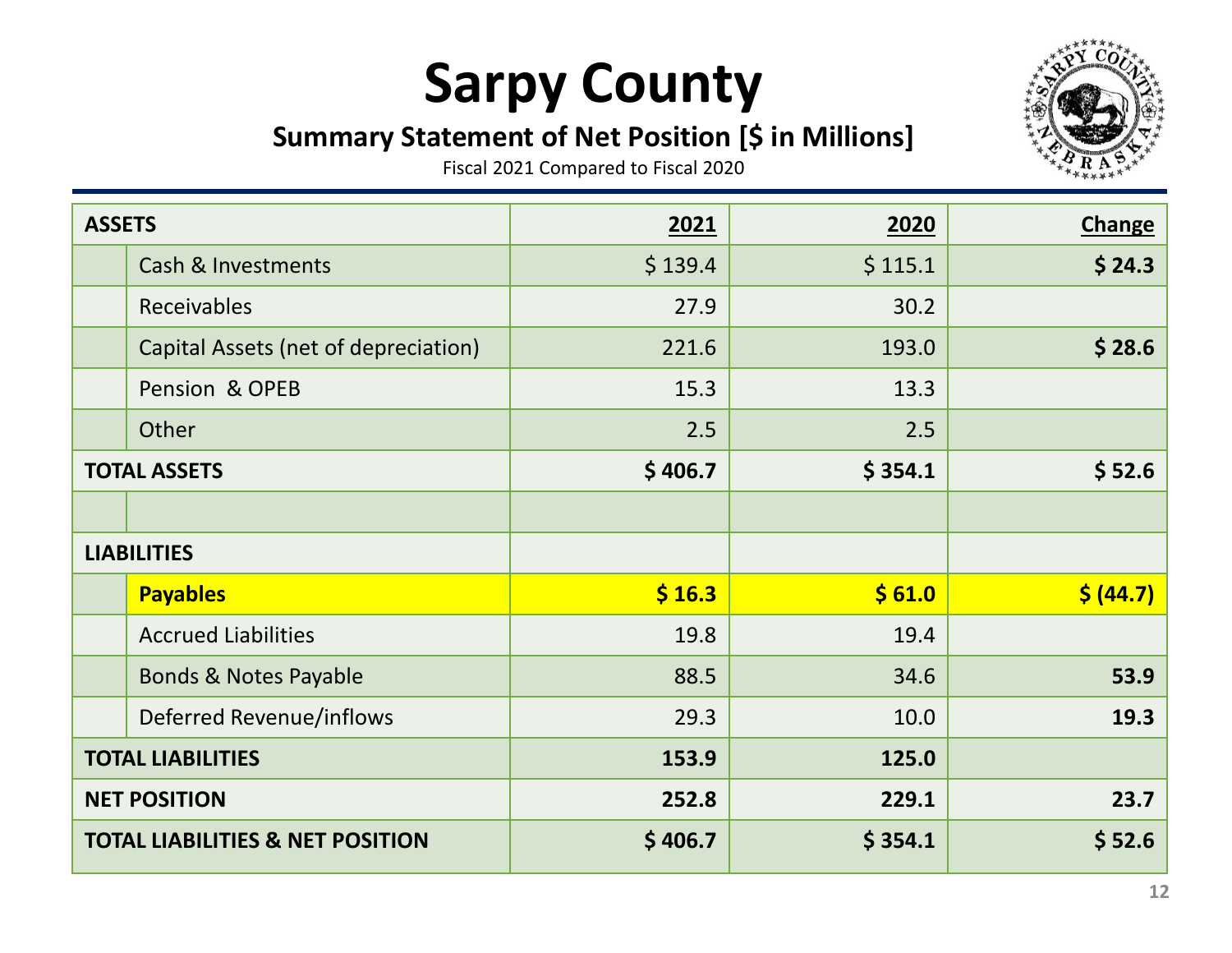#### **Summary Statement of Net Position [\$ in Millions]**



| <b>ASSETS</b>      |                                             | 2021    | 2020    | <b>Change</b> |
|--------------------|---------------------------------------------|---------|---------|---------------|
|                    | <b>Cash &amp; Investments</b>               | \$139.4 | \$115.1 | \$24.3        |
|                    | Receivables                                 | 27.9    | 30.2    |               |
|                    | Capital Assets (net of depreciation)        | 221.6   | 193.0   | \$28.6        |
|                    | Pension & OPEB                              | 15.3    | 13.3    |               |
|                    | Other                                       | 2.5     | 2.5     |               |
|                    | <b>TOTAL ASSETS</b>                         | \$406.7 | \$354.1 | \$52.6        |
|                    |                                             |         |         |               |
| <b>LIABILITIES</b> |                                             |         |         |               |
|                    | Payables                                    | \$16.3  | \$61.0  | \$ (44.7)     |
|                    | <b>Accrued Liabilities</b>                  | 19.8    | 19.4    |               |
|                    | <b>Bonds &amp; Notes Payable</b>            | 88.5    | 34.6    | <b>53.9</b>   |
|                    | Deferred Revenue/inflows                    | 29.3    | 10.0    | 19.3          |
|                    | <b>TOTAL LIABILITIES</b>                    | 153.9   | 125.0   |               |
|                    | <b>NET POSITION</b>                         | 252.8   | 229.1   | 23.7          |
|                    | <b>TOTAL LIABILITIES &amp; NET POSITION</b> | \$406.7 | \$354.1 | \$52.6        |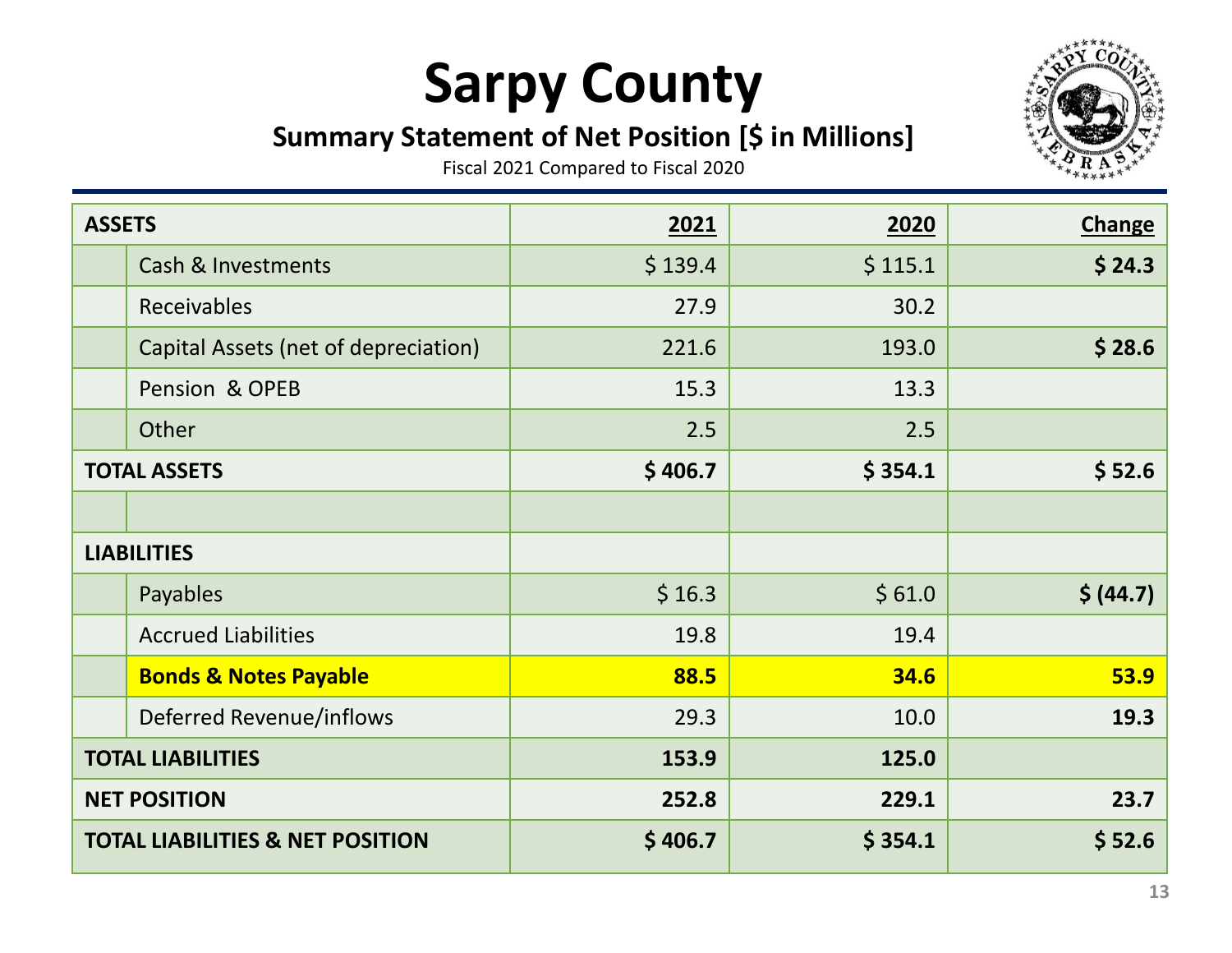#### **Bonds & Notes Payable [\$ in Millions]**

Fiscal 2017 to Fiscal 2021

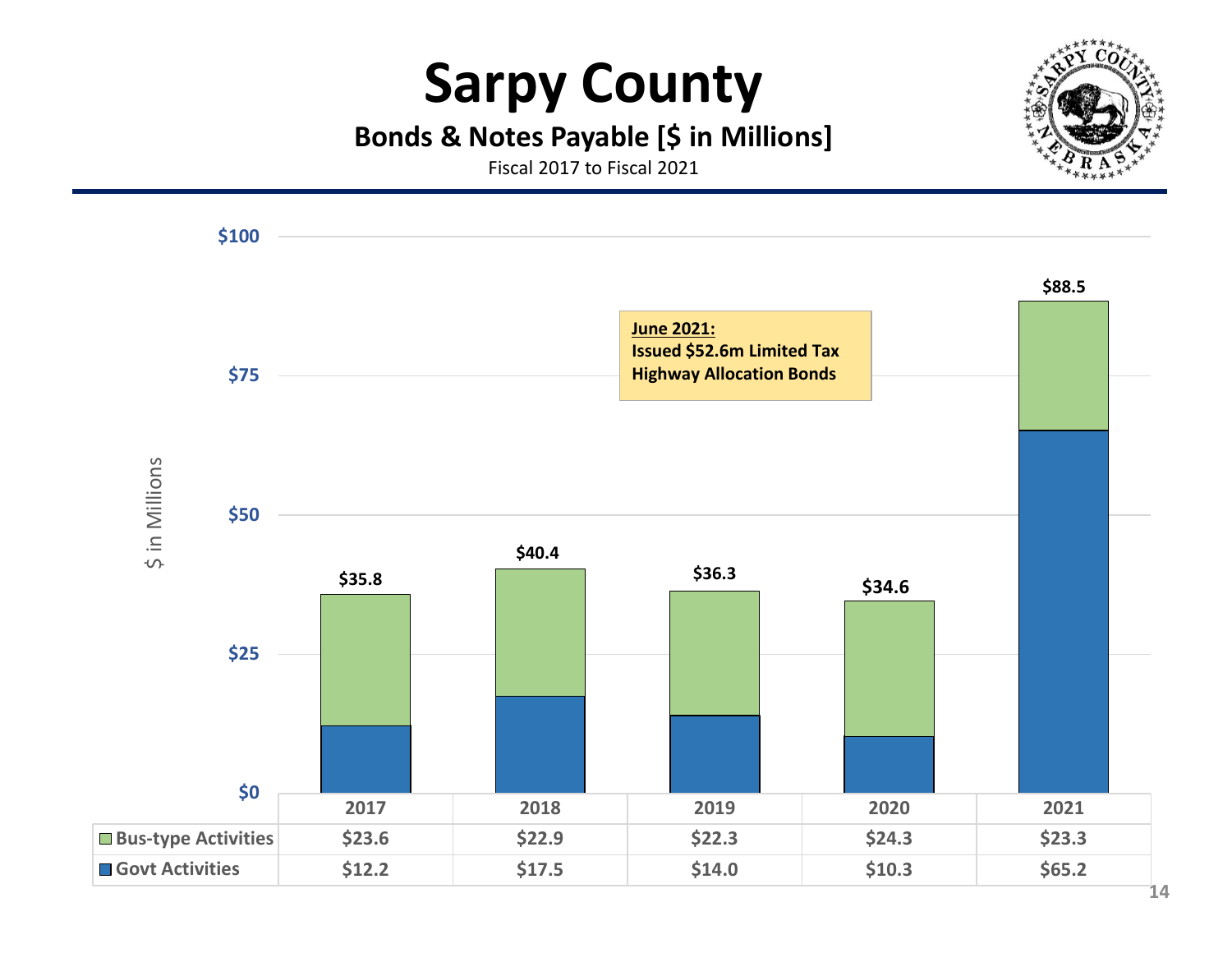#### **Summary Statement of Net Position [\$ in Millions]**



| <b>ASSETS</b> |                                             | 2021    | 2020    | <b>Change</b> |
|---------------|---------------------------------------------|---------|---------|---------------|
|               | <b>Cash &amp; Investments</b>               | \$139.4 | \$115.1 | \$24.3        |
|               | Receivables                                 | 27.9    | 30.2    |               |
|               | Capital Assets (net of depreciation)        | 221.6   | 193.0   | \$28.6        |
|               | Pension & OPEB                              | 15.3    | 13.3    |               |
|               | Other                                       | 2.5     | 2.5     |               |
|               | <b>TOTAL ASSETS</b>                         | \$406.7 | \$354.1 | \$52.6        |
|               |                                             |         |         |               |
|               | <b>LIABILITIES</b>                          |         |         |               |
|               | Payables                                    | \$16.3  | \$61.0  | \$ (44.7)     |
|               | <b>Accrued Liabilities</b>                  | 19.8    | 19.4    |               |
|               | <b>Bonds &amp; Notes Payable</b>            | 88.5    | 34.6    | 53.9          |
|               | <b>Deferred Revenue/inflows</b>             | 29.3    | 10.0    | <b>19.3</b>   |
|               | <b>TOTAL LIABILITIES</b>                    | 153.9   | 125.0   |               |
|               | <b>NET POSITION</b>                         | 252.8   | 229.1   | 23.7          |
|               | <b>TOTAL LIABILITIES &amp; NET POSITION</b> | \$406.7 | \$354.1 | \$52.6        |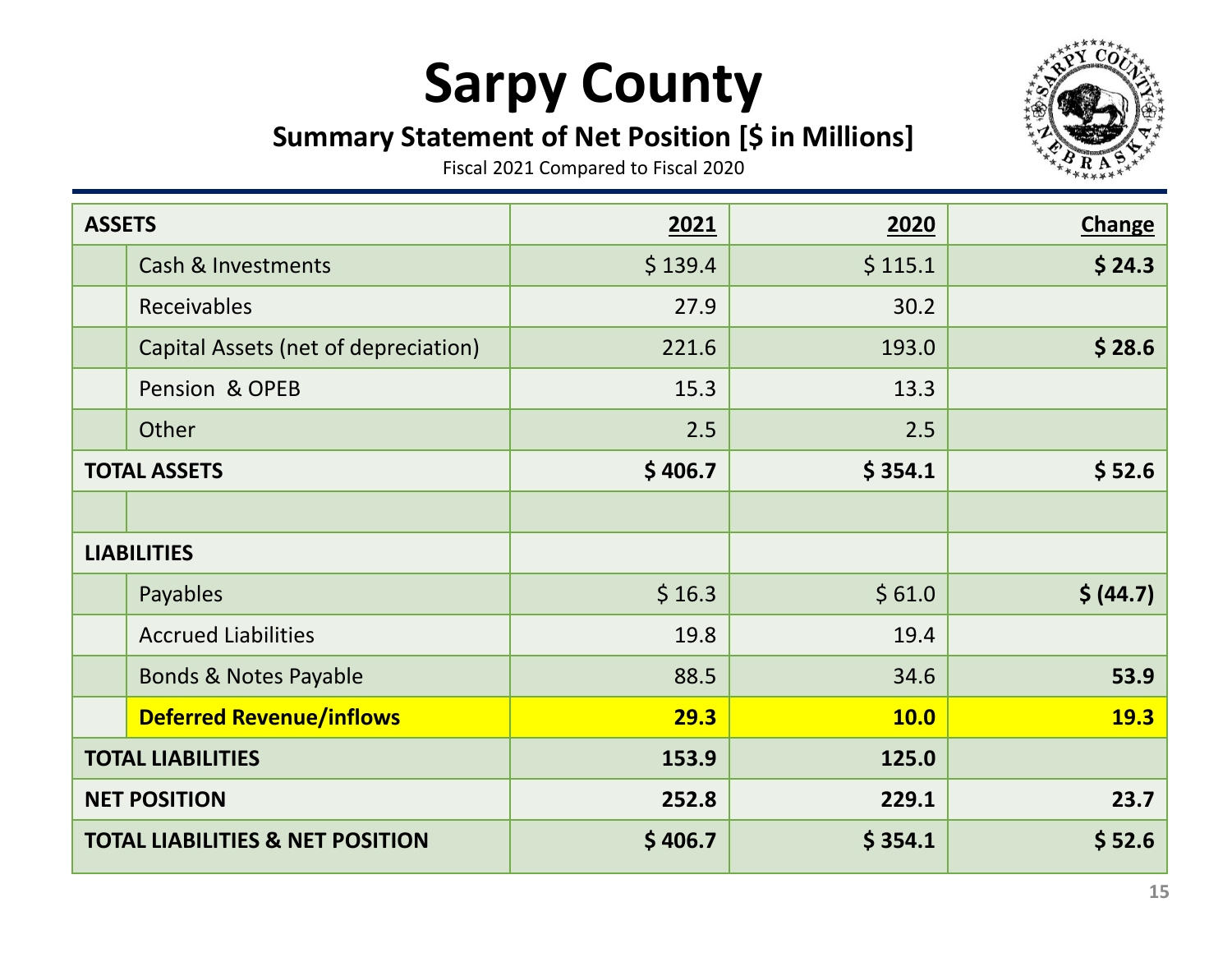#### **Summary Statement of Net Position [\$ in Millions]**



| <b>ASSETS</b> |                                             | 2021    | 2020    | <b>Change</b> |
|---------------|---------------------------------------------|---------|---------|---------------|
|               | <b>Cash &amp; Investments</b>               | \$139.4 | \$115.1 | \$24.3        |
|               | Receivables                                 | 27.9    | 30.2    |               |
|               | Capital Assets (net of depreciation)        | 221.6   | 193.0   | \$28.6        |
|               | Pension & OPEB                              | 15.3    | 13.3    |               |
|               | Other                                       | 2.5     | 2.5     |               |
|               | <b>TOTAL ASSETS</b>                         | \$406.7 | \$354.1 | \$52.6        |
|               |                                             |         |         |               |
|               | <b>LIABILITIES</b>                          |         |         |               |
|               | Payables                                    | \$16.3  | \$61.0  | \$ (44.7)     |
|               | <b>Accrued Liabilities</b>                  | 19.8    | 19.4    |               |
|               | <b>Bonds &amp; Notes Payable</b>            | 88.5    | 34.6    | 53.9          |
|               | Deferred Revenue/inflows                    | 29.3    | 10.0    | 19.3          |
|               | <b>TOTAL LIABILITIES</b>                    | 153.9   | 125.0   |               |
|               | <b>NET POSITION</b>                         | 252.8   | 229.1   | 23.7          |
|               | <b>TOTAL LIABILITIES &amp; NET POSITION</b> | \$406.7 | \$354.1 | \$52.6        |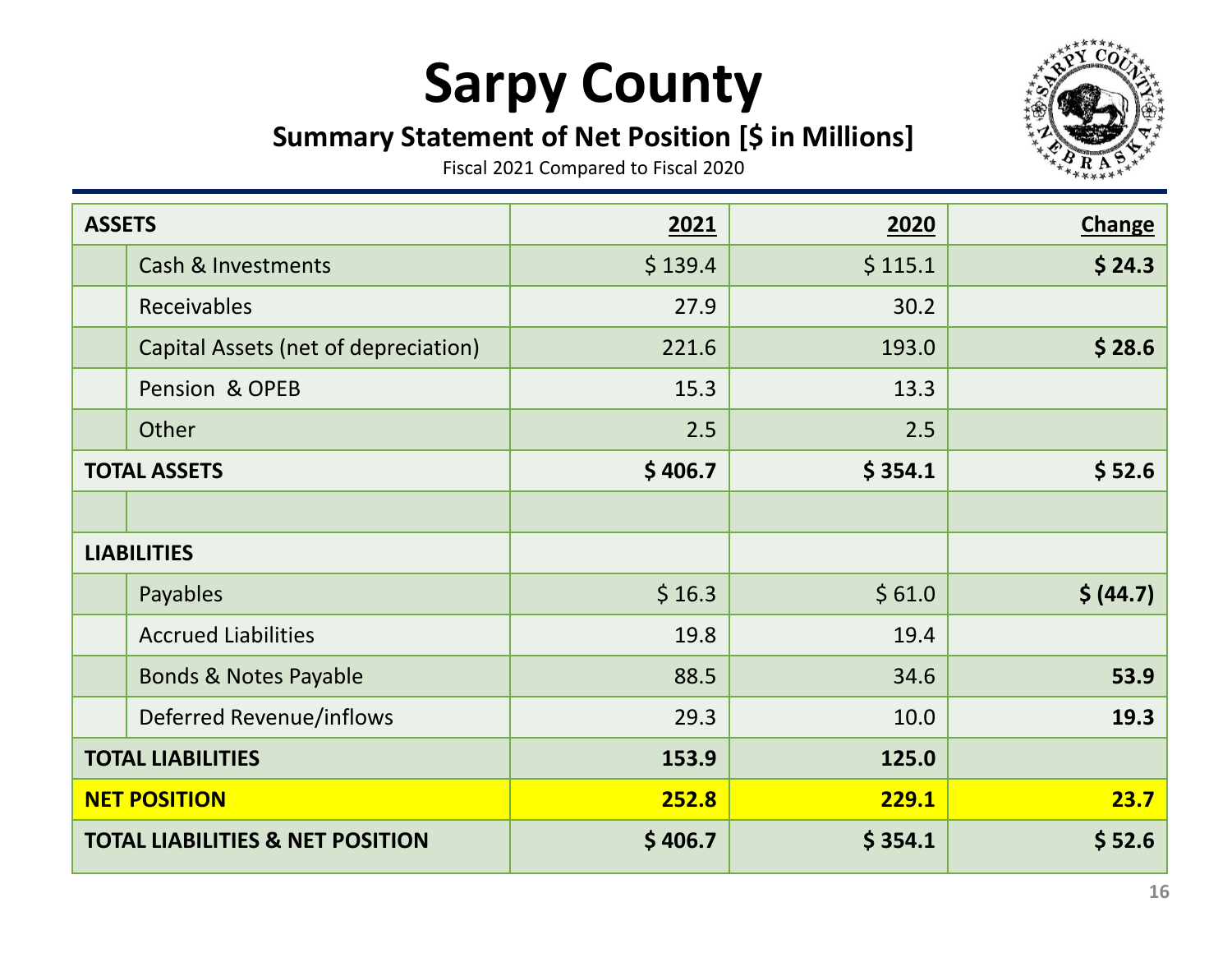#### **Net Position [\$ in Millions]**

Fiscal 2017 to Fiscal 2021

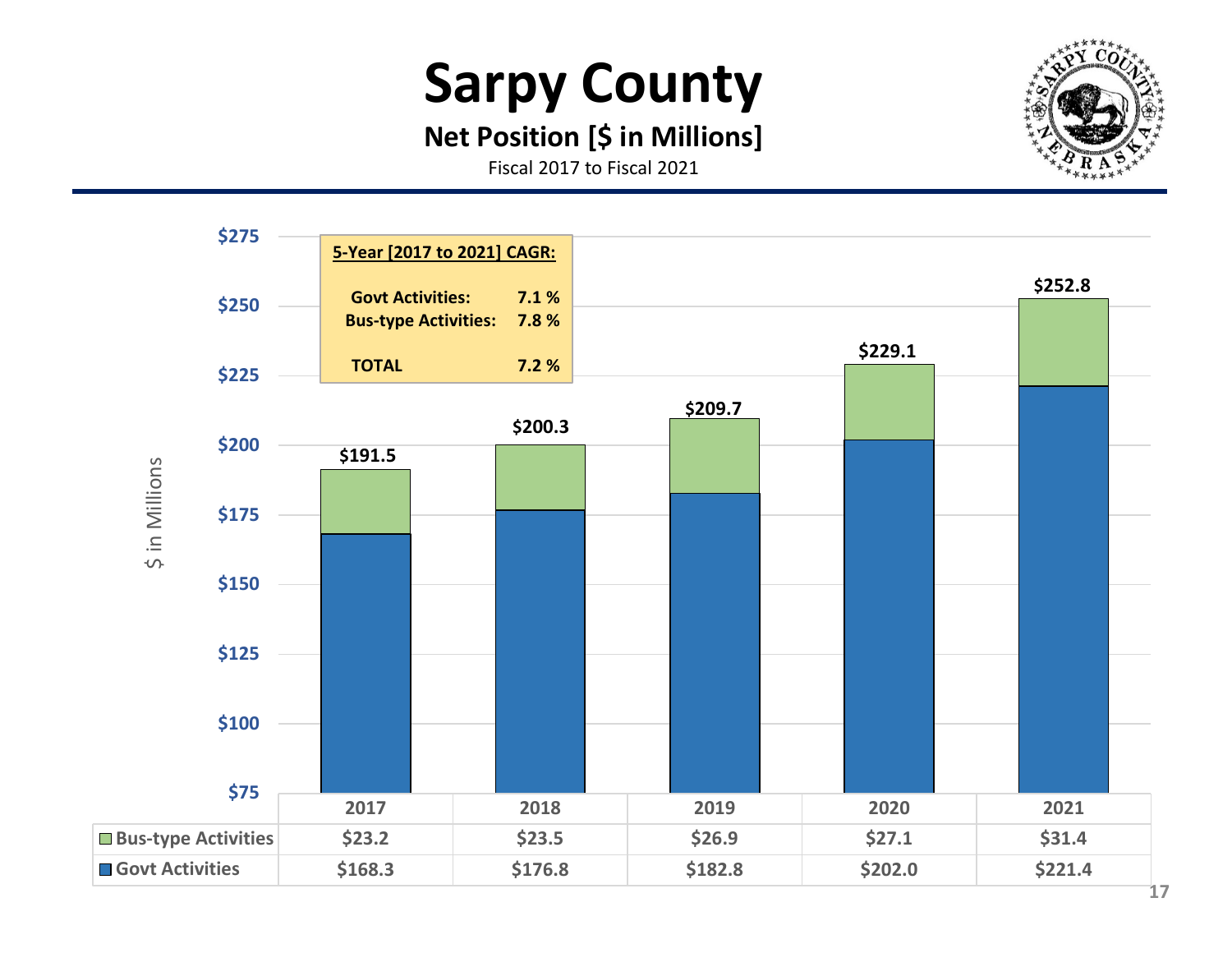#### **Net Position as % of Total Assets**

Fiscal 2017 to Fiscal 2021

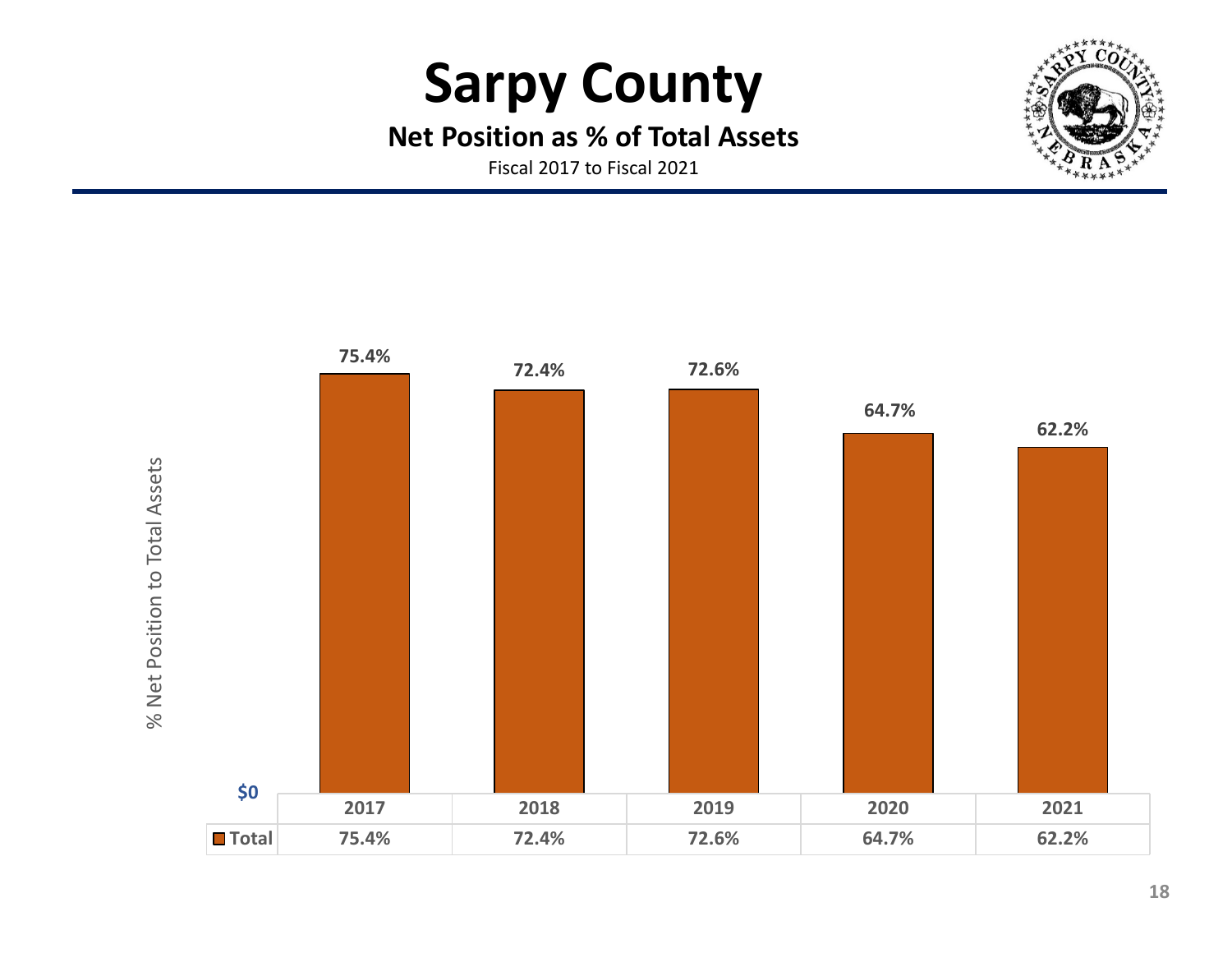### **Summary Statement of Activities [\$ in Millions]**



| <b>REVENUES</b>                           |                             | 2021    | 2020    | <b>Change</b> |
|-------------------------------------------|-----------------------------|---------|---------|---------------|
|                                           | <b>Charges for Services</b> | \$37.6  | \$30.3  |               |
|                                           | <b>Operating Grants</b>     | 5.5     | 9.9     |               |
|                                           | <b>Capital Grants</b>       | 14.2    | 14.3    |               |
|                                           | <b>Property Taxes</b>       | 63.3    | 61.6    |               |
|                                           | <b>Investment Income</b>    | 1.5     | 1.6     |               |
|                                           | Other                       | 6.5     | 6.1     |               |
| <b>TOTAL REVENUES</b>                     |                             | \$128.6 | \$123.8 | \$4.8         |
|                                           |                             |         |         |               |
|                                           | <b>EXPENSES</b>             |         |         |               |
|                                           | Governmental                | 89.9    | 87.6    |               |
|                                           | <b>Business-type</b>        | 11.9    | 10.1    |               |
| <b>TOTAL EXPENSES</b>                     |                             | 101.8   | 97.7    | 4.1           |
|                                           |                             |         |         |               |
| <b>TOTAL REVENUES less TOTAL EXPENSES</b> |                             | 26.8    | 26.1    | 0.7           |
| Gain (Loss) on capital asset disposals    |                             | (3.1)   | (6.7)   | 3.6           |
| <b>CHANGE IN NET POSITION</b>             |                             | \$23.7  | \$19.4  | \$4.3         |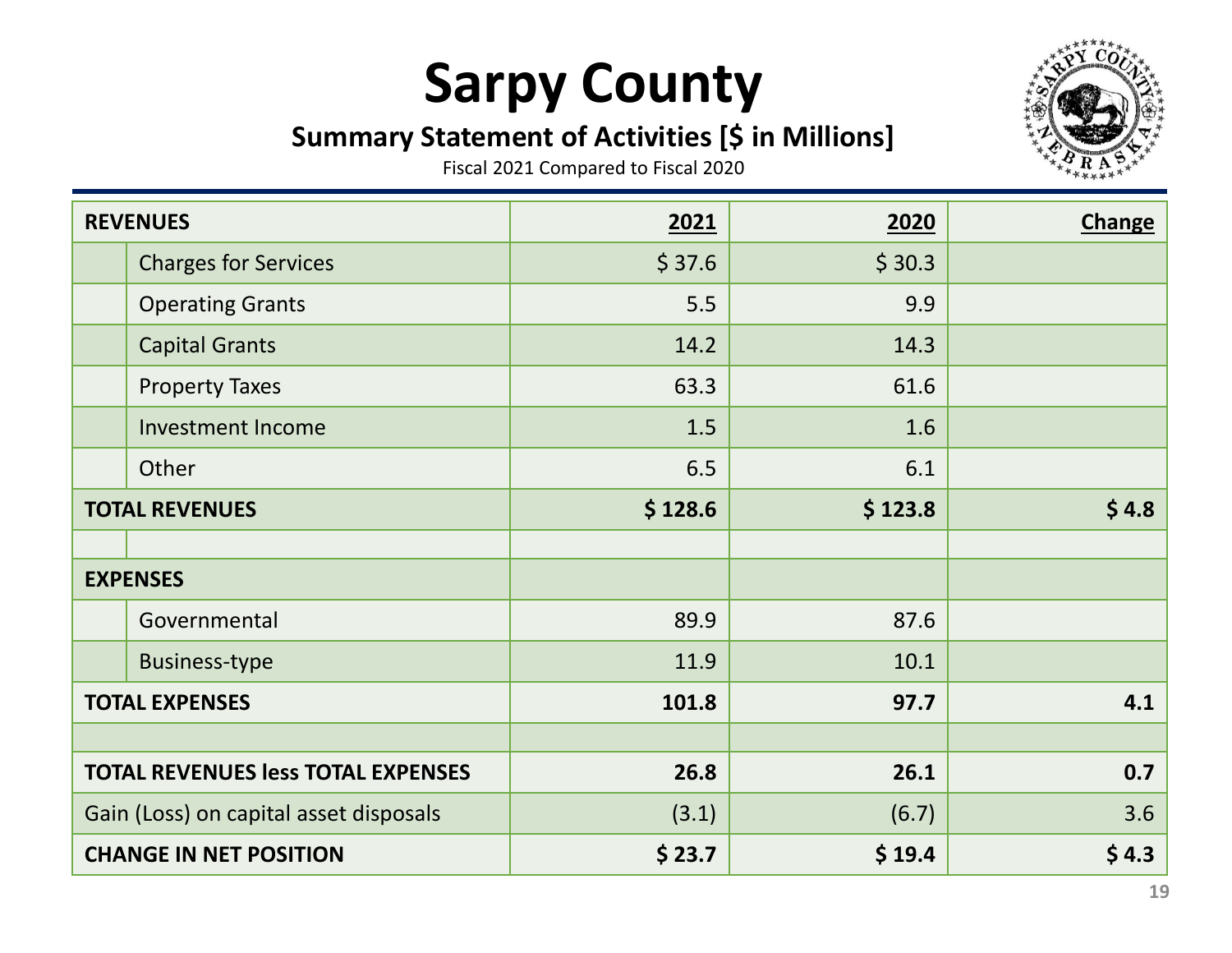### **Summary Statement of Activities [\$ in Millions]**



|                                           | <b>REVENUES</b>             | 2021    | 2020    | <b>Change</b> |
|-------------------------------------------|-----------------------------|---------|---------|---------------|
|                                           | <b>Charges for Services</b> | \$37.6  | \$30.3  |               |
|                                           | <b>Operating Grants</b>     | 5.5     | 9.9     |               |
|                                           | <b>Capital Grants</b>       | 14.2    | 14.3    |               |
|                                           | <b>Property Taxes</b>       | 63.3    | 61.6    |               |
|                                           | <b>Investment Income</b>    | 1.5     | 1.6     |               |
|                                           | Other                       | 6.5     | 6.1     |               |
| <b>TOTAL REVENUES</b>                     |                             | \$128.6 | \$123.8 | \$4.8         |
|                                           |                             |         |         |               |
|                                           | <b>EXPENSES</b>             |         |         |               |
|                                           | Governmental                | 89.9    | 87.6    |               |
|                                           | <b>Business-type</b>        | 11.9    | 10.1    |               |
| <b>TOTAL EXPENSES</b>                     |                             | 101.8   | 97.7    | 4.1           |
|                                           |                             |         |         |               |
| <b>TOTAL REVENUES less TOTAL EXPENSES</b> |                             | 26.8    | 26.1    | 0.7           |
| Gain (Loss) on capital asset disposals    |                             | (3.1)   | (6.7)   | 3.6           |
| <b>CHANGE IN NET POSITION</b>             |                             | \$23.7  | \$19.4  | \$4.3         |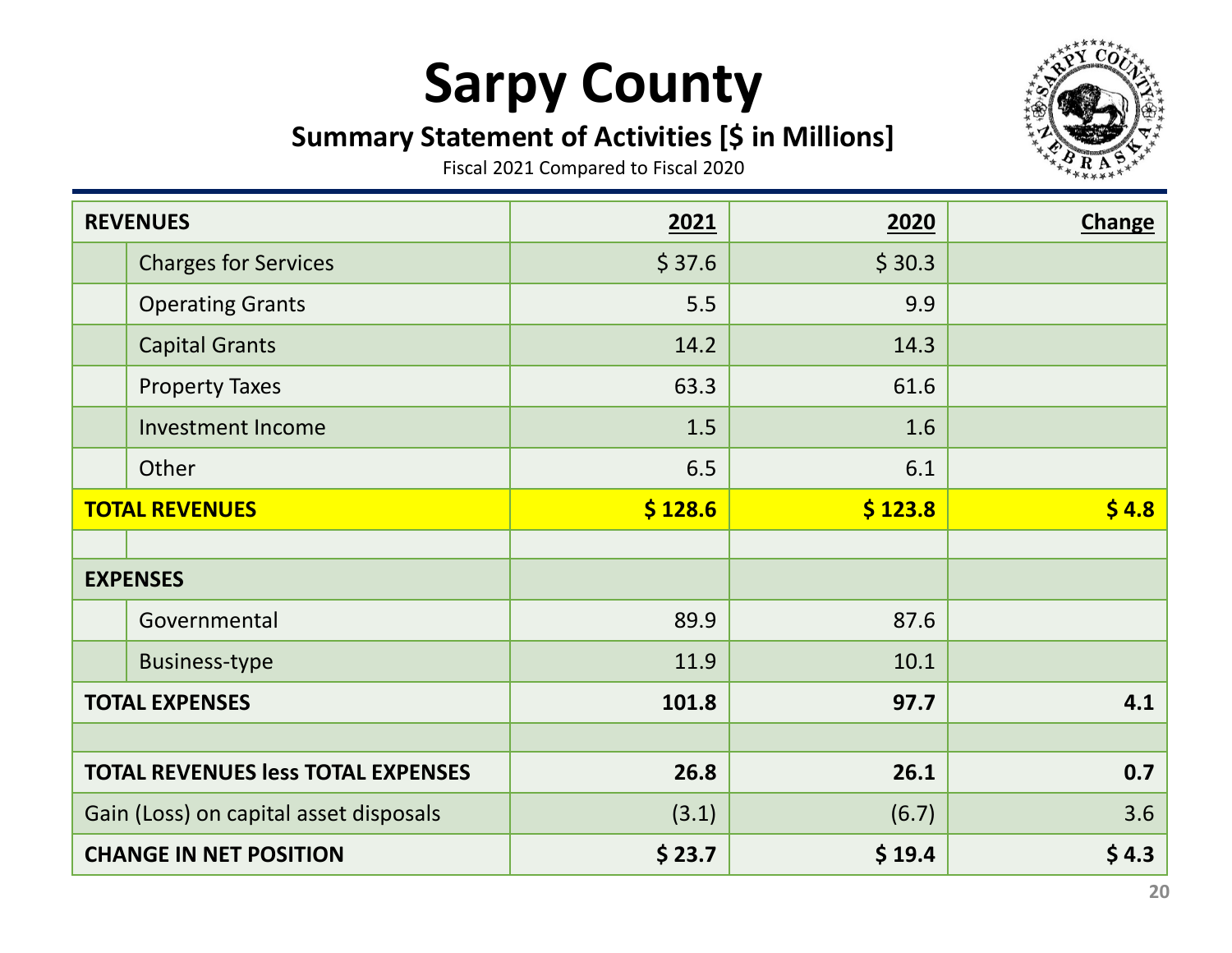### **Summary Statement of Activities [\$ in Millions]**



| <b>REVENUES</b>                           |                             | 2021    | 2020    | <b>Change</b> |
|-------------------------------------------|-----------------------------|---------|---------|---------------|
|                                           | <b>Charges for Services</b> | \$37.6  | \$30.3  |               |
|                                           | <b>Operating Grants</b>     | 5.5     | 9.9     |               |
|                                           | <b>Capital Grants</b>       | 14.2    | 14.3    |               |
|                                           | <b>Property Taxes</b>       | 63.3    | 61.6    |               |
|                                           | <b>Investment Income</b>    | 1.5     | 1.6     |               |
|                                           | Other                       | 6.5     | 6.1     |               |
| <b>TOTAL REVENUES</b>                     |                             | \$128.6 | \$123.8 | \$4.8         |
|                                           |                             |         |         |               |
|                                           | <b>EXPENSES</b>             |         |         |               |
|                                           | Governmental                | 89.9    | 87.6    |               |
|                                           | <b>Business-type</b>        | 11.9    | 10.1    |               |
| <b>TOTAL EXPENSES</b>                     |                             | 101.8   | 97.7    | 4.1           |
|                                           |                             |         |         |               |
| <b>TOTAL REVENUES less TOTAL EXPENSES</b> |                             | 26.8    | 26.1    | 0.7           |
| Gain (Loss) on capital asset disposals    |                             | (3.1)   | (6.7)   | 3.6           |
| <b>CHANGE IN NET POSITION</b>             |                             | \$23.7  | \$19.4  | \$4.3         |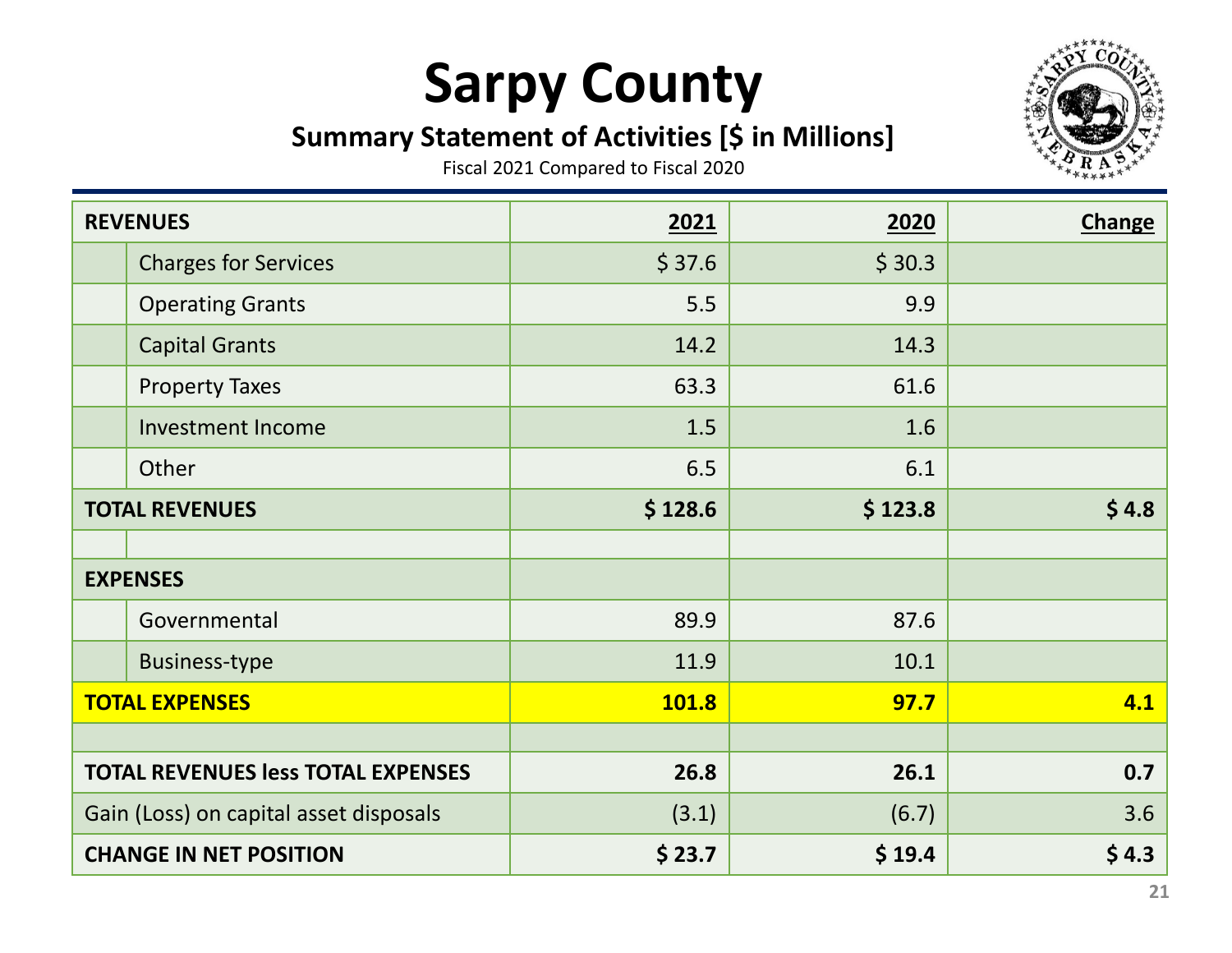### **Summary Statement of Activities [\$ in Millions]**



| <b>REVENUES</b>                           |                             | 2021    | 2020    | <b>Change</b> |
|-------------------------------------------|-----------------------------|---------|---------|---------------|
|                                           | <b>Charges for Services</b> | \$37.6  | \$30.3  |               |
|                                           | <b>Operating Grants</b>     | 5.5     | 9.9     |               |
|                                           | <b>Capital Grants</b>       | 14.2    | 14.3    |               |
|                                           | <b>Property Taxes</b>       | 63.3    | 61.6    |               |
|                                           | <b>Investment Income</b>    | 1.5     | 1.6     |               |
|                                           | Other                       | 6.5     | 6.1     |               |
| <b>TOTAL REVENUES</b>                     |                             | \$128.6 | \$123.8 | \$4.8         |
|                                           |                             |         |         |               |
|                                           | <b>EXPENSES</b>             |         |         |               |
|                                           | Governmental                | 89.9    | 87.6    |               |
|                                           | <b>Business-type</b>        | 11.9    | 10.1    |               |
| <b>TOTAL EXPENSES</b>                     |                             | 101.8   | 97.7    | 4.1           |
|                                           |                             |         |         |               |
| <b>TOTAL REVENUES less TOTAL EXPENSES</b> |                             | 26.8    | 26.1    | 0.7           |
| Gain (Loss) on capital asset disposals    |                             | (3.1)   | (6.7)   | 3.6           |
| <b>CHANGE IN NET POSITION</b>             |                             | \$23.7  | \$19.4  | \$4.3         |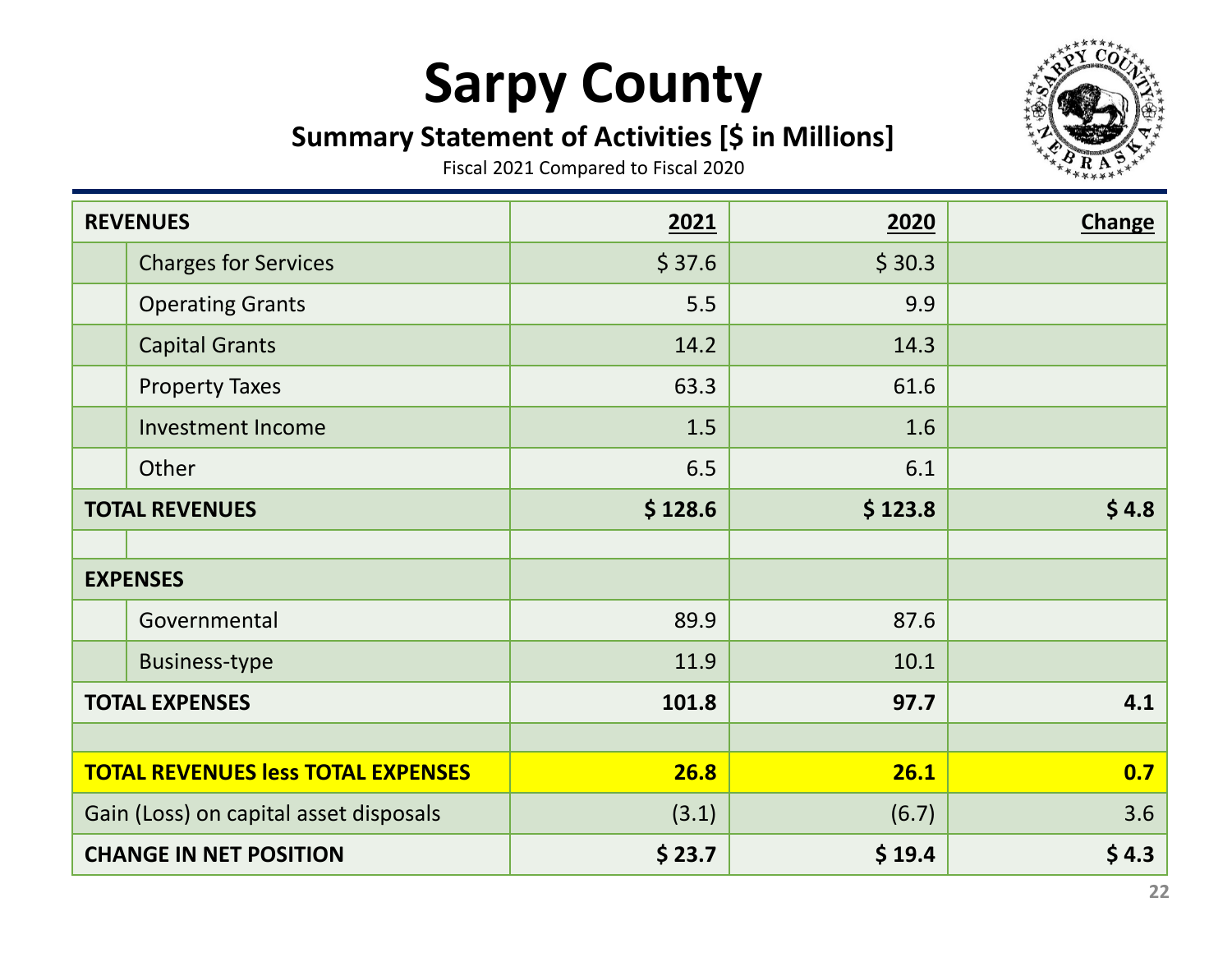### **Summary Statement of Activities [\$ in Millions]**



| <b>REVENUES</b>                           |                             | 2021    | 2020    | <b>Change</b> |
|-------------------------------------------|-----------------------------|---------|---------|---------------|
|                                           | <b>Charges for Services</b> | \$37.6  | \$30.3  |               |
|                                           | <b>Operating Grants</b>     | 5.5     | 9.9     |               |
|                                           | <b>Capital Grants</b>       | 14.2    | 14.3    |               |
|                                           | <b>Property Taxes</b>       | 63.3    | 61.6    |               |
|                                           | <b>Investment Income</b>    | 1.5     | 1.6     |               |
|                                           | Other                       | 6.5     | 6.1     |               |
| <b>TOTAL REVENUES</b>                     |                             | \$128.6 | \$123.8 | \$4.8\$       |
|                                           |                             |         |         |               |
|                                           | <b>EXPENSES</b>             |         |         |               |
|                                           | Governmental                | 89.9    | 87.6    |               |
|                                           | <b>Business-type</b>        | 11.9    | 10.1    |               |
| <b>TOTAL EXPENSES</b>                     |                             | 101.8   | 97.7    | 4.1           |
|                                           |                             |         |         |               |
| <b>TOTAL REVENUES less TOTAL EXPENSES</b> |                             | 26.8    | 26.1    | 0.7           |
| Gain (Loss) on capital asset disposals    |                             | (3.1)   | (6.7)   | 3.6           |
| <b>CHANGE IN NET POSITION</b>             |                             | \$23.7  | \$19.4  | \$4.3         |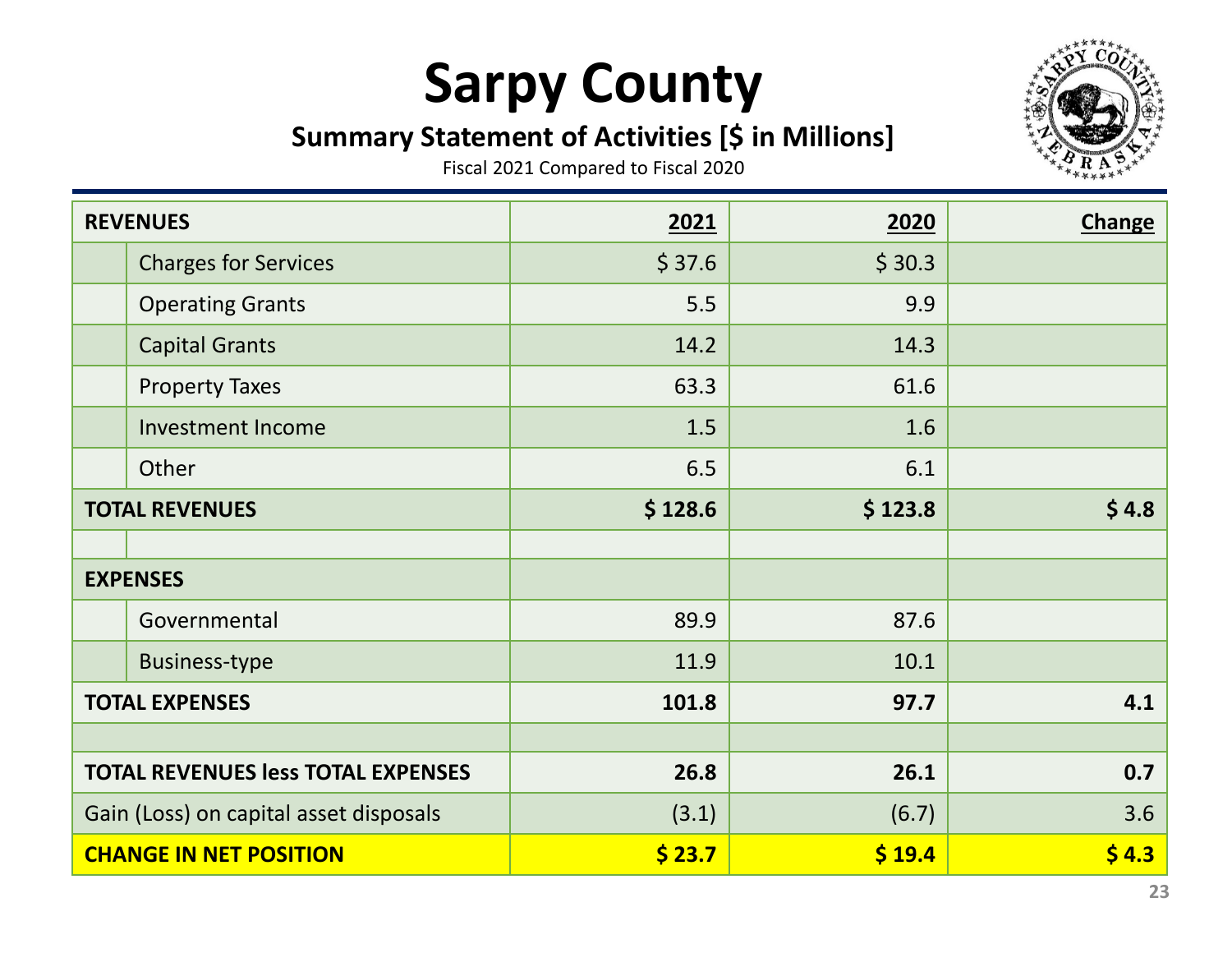

| Independent Auditors Report                                                                                                                                                             |           |
|-----------------------------------------------------------------------------------------------------------------------------------------------------------------------------------------|-----------|
| <b>Management Discussion &amp; Analysis</b>                                                                                                                                             | $4 - 15$  |
| Government-wide Financial Statements [full accrual]<br><b>Statement of Net Position</b><br><b>Statement of Activities</b><br>$\bullet$                                                  | $16 - 17$ |
| <b>Fund Financial Statements</b><br>• Government Funds [modified accrual]<br><b>Proprietary Funds</b> [full accrual]<br>$\bullet$<br><b>Fiduciary Funds</b> [full accrual]<br>$\bullet$ | $18 - 23$ |
| <b>Notes to Financial Statements</b>                                                                                                                                                    | $24 - 47$ |
| <b>Required Supplemental Information</b>                                                                                                                                                |           |
| <b>Other Supplementary Information</b>                                                                                                                                                  | $54 - 59$ |
| Independent Auditor's Report on Internal Control, Compliance & Findings                                                                                                                 |           |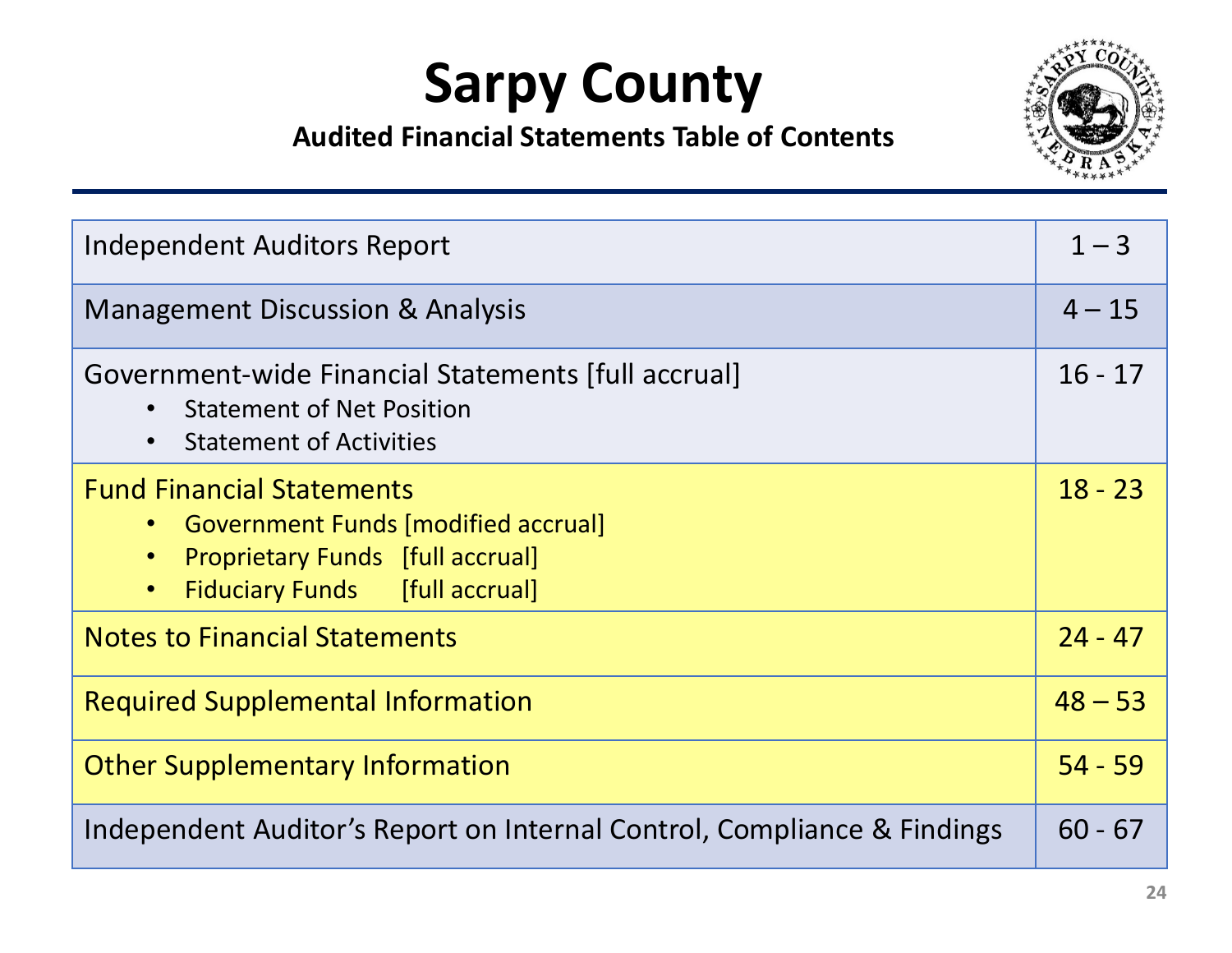

| Independent Auditors Report                                                                                                                                                     |           |
|---------------------------------------------------------------------------------------------------------------------------------------------------------------------------------|-----------|
| <b>Management Discussion &amp; Analysis</b>                                                                                                                                     |           |
| Government-wide Financial Statements [full accrual]<br><b>Statement of Net Position</b><br><b>Statement of Activities</b><br>$\bullet$                                          | $16 - 17$ |
| <b>Fund Financial Statements</b><br><b>Government Funds [modified accrual]</b><br><b>Proprietary Funds</b> [full accrual]<br><b>Fiduciary Funds</b> [full accrual]<br>$\bullet$ | $18 - 23$ |
| <b>Notes to Financial Statements</b>                                                                                                                                            | $24 - 47$ |
| <b>Required Supplemental Information</b>                                                                                                                                        | $48 - 53$ |
| <b>Other Supplementary Information</b>                                                                                                                                          |           |
| Independent Auditor's Report on Internal Control, Compliance & Findings                                                                                                         |           |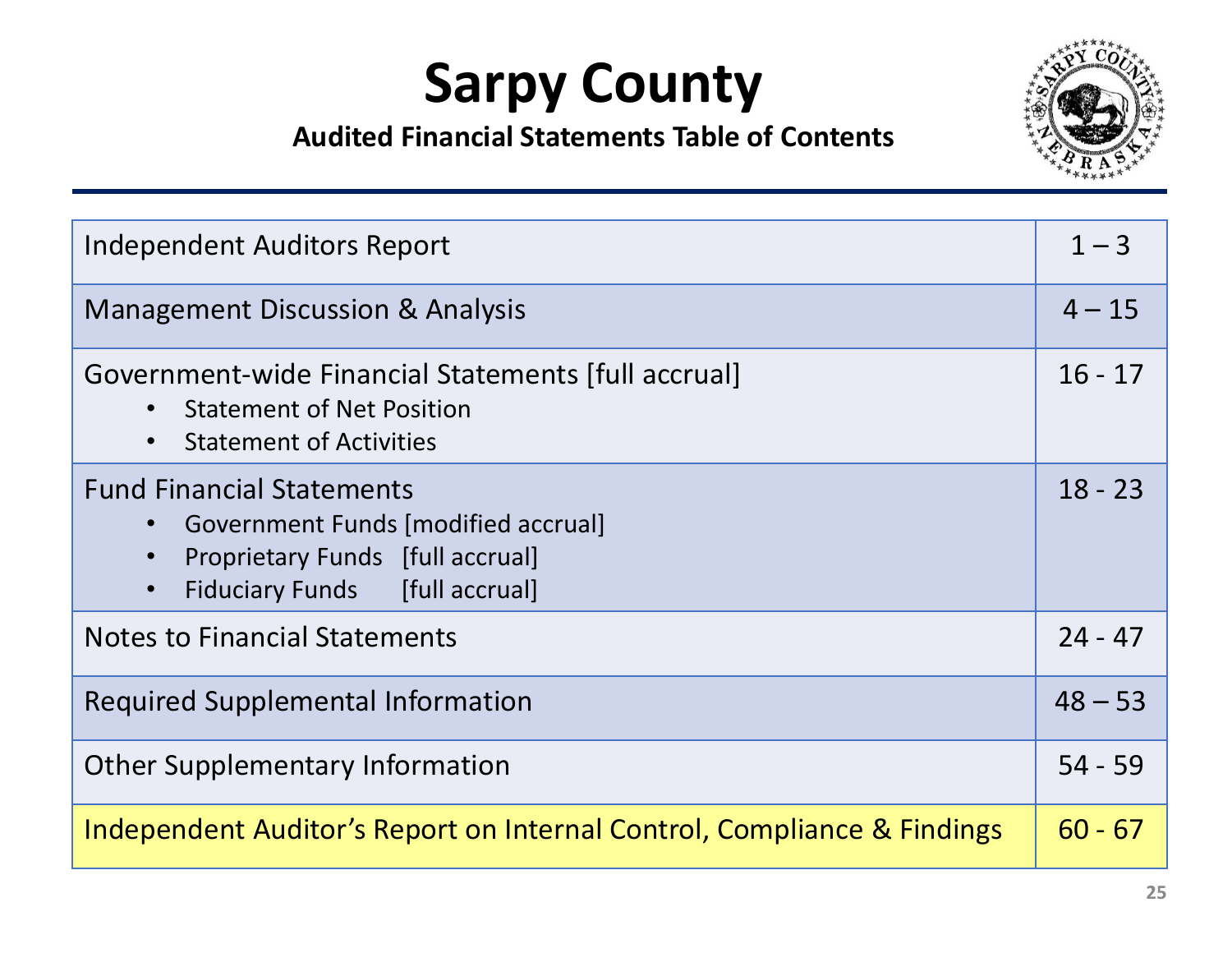**Audit Findings Summary Fiscal 2021**



#### From Page 64 of FY 2021 audit report:

#### **SUMMARY OF AUDIT RESULTS** L

#### **Financial Statements**

| Type of auditor's report issued:                                                                                            | <b>Unmodified</b>    |
|-----------------------------------------------------------------------------------------------------------------------------|----------------------|
| Internal controls over financial reporting:                                                                                 |                      |
| Material weaknesses identified:                                                                                             | <b>None reported</b> |
| Significant deficiencies identified:                                                                                        | 2021-001             |
| Noncompliance material to financial statements noted:                                                                       | <b>None reported</b> |
| <b>Federal Awards</b>                                                                                                       |                      |
| Internal control over major programs:                                                                                       |                      |
| Material weaknesses identified:                                                                                             | <b>None reported</b> |
| Significant deficiencies identified:                                                                                        | <b>None reported</b> |
| Type of auditor's report issued on<br>Compliance for major programs:                                                        | <b>Unmodified</b>    |
| Any audit findings disclosed that are required to<br>Be reported in accordance with Section 200.516 of<br>Uniform Guidance: | No                   |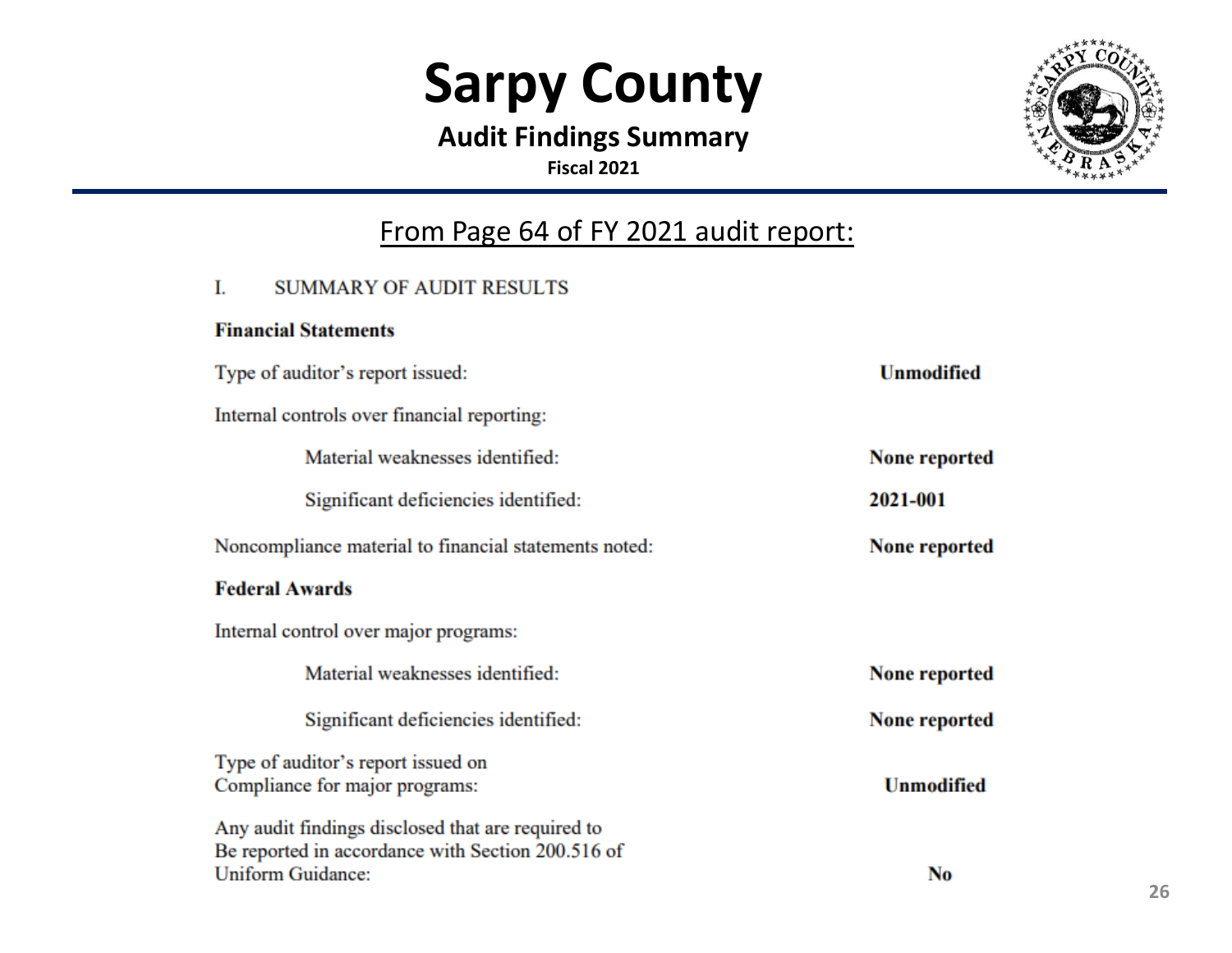**Auditor CommentsFiscal 2021**





#### **Our Reputation**

- More than 35 years in business serving a diverse client base
- Nonprofit and Governmental Expertise
- New and Emerging Small Business Consulting
- H&A Way
- Average Length of Client Retention (Plus 12 years)
- Community Engagement and Hayes Cares

#### **Our Affiliations**

**Bryan Broekemier** 

**SERVICES** 

DIRECTOR OF AUDIT AND ATTESTATION

- Member of the Private Companies Practice Section (PCPS)
- Member of the American Institute of Certified Public Accountants (AICPA)
- Member of the Greater Omaha Chamber of Commerce
- Member of Government Audit Quality Center (GAQC)
- BDO Alliance